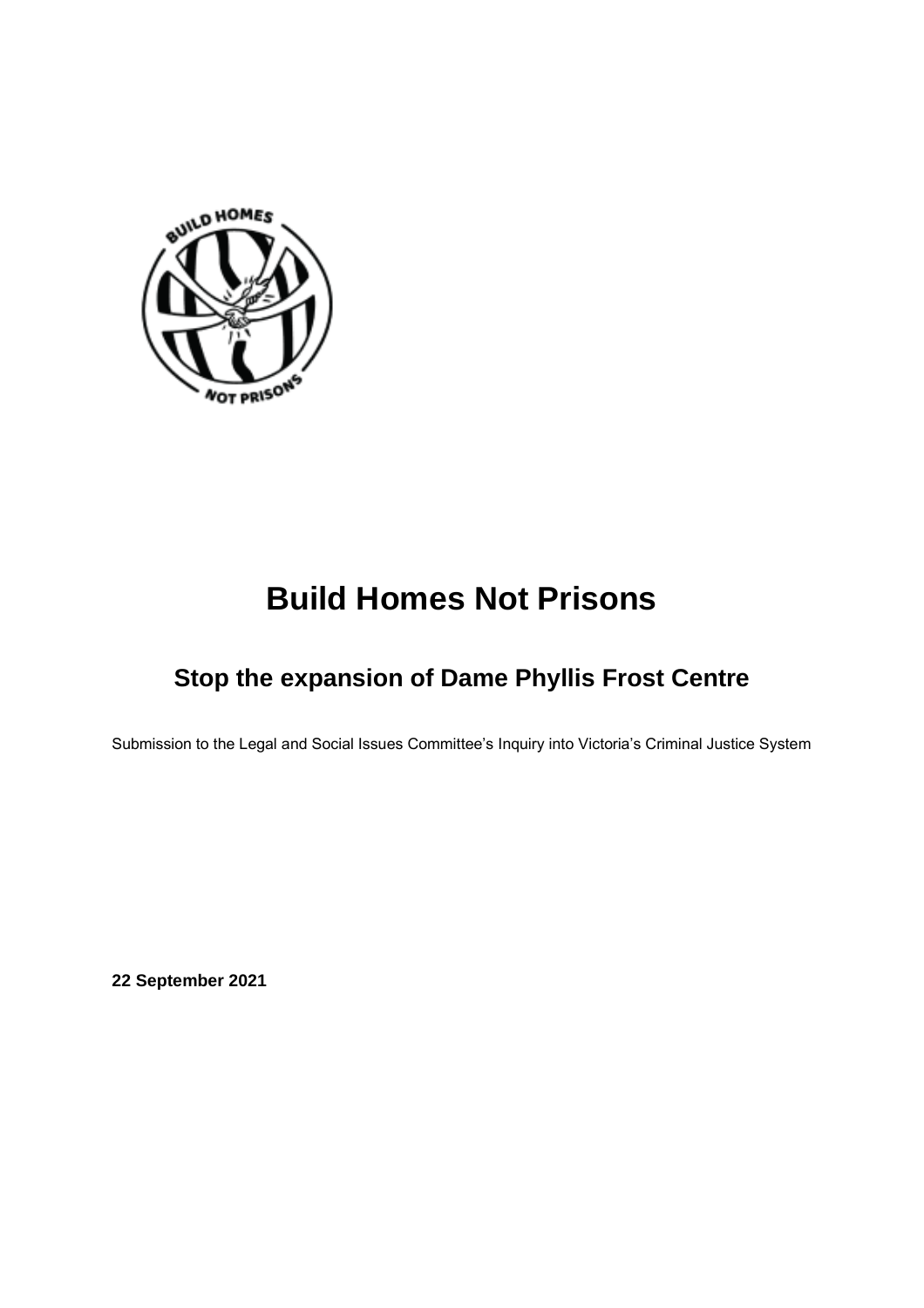

### <span id="page-1-0"></span>**Homes Not Prisons**

Homes Not Prisons is an activist coalition led by a steering group of First Nations women, trans and gender diverse ('TDG') people and women and TGD with lived experience of imprisonment. The coalition was formed in March 2021 following the Victorian Government's announcement of a 106-cell expansion of Victoria's maximum-security prison for women, the Dame Phyllis Frost Centre at a cost of \$188.9 million, part of a \$1.8 billion capital budget for new and expanded prisons across the state.

Homes Not Prisons has two objectives: stopping the expansion of the Dame Phyllis Frost Centre ('DPFC') and reallocating the \$188.9 million to "housing first" for criminalised women and their children.

In May 2021, the coalition published an online open letter calling on the Victorian Government to stop the expansion of Dame Phyllis Frost women's prison and reallocate the funds to public housing.

At time of writing this submission, more than 2,000 people have signed the open letter, including people with lived experience and their families and friends, workers who support people inside and on release, academics who study the impacts of imprisonment, and a diverse range of people deeply concerned about the intergenerational harms caused by spiralling rates of imprisonment, homelessness and housing insecurity in Victoria.

This submission is made by and on behalf of the Homes Not Prisons coalition, with particular thanks to members – some named below – who contributed to the many drafts:

| Vickie Roach     | <b>Katherine Back</b> |
|------------------|-----------------------|
| Madeleine Mylrea | Nikki Lusk            |
| Debbie Kilroy    | Karen Fletcher        |
| Nina Storey      | Minna Peden           |
| Sara Stilianos   | Lauren Caulfield      |
| Crystal McKinnon | <b>Monique Hurley</b> |
| Gabriela Franich |                       |

*Homes Not Prisons acknowledges the traditional owners of the unceded land on which all contributors to this submission live and work, and the ongoing work of Aboriginal and Torres Strait Islander peoples, communities and organisations working to unravel the injustices imposed on First Nations people since colonisation.* 

**Sign the open letter at:** https://homesnotprisons.com.au/ **Website:** https://homesnotprisons.com.au/ **Twitter:** @HomesNotPrison **Instagram:** @homesnotprisons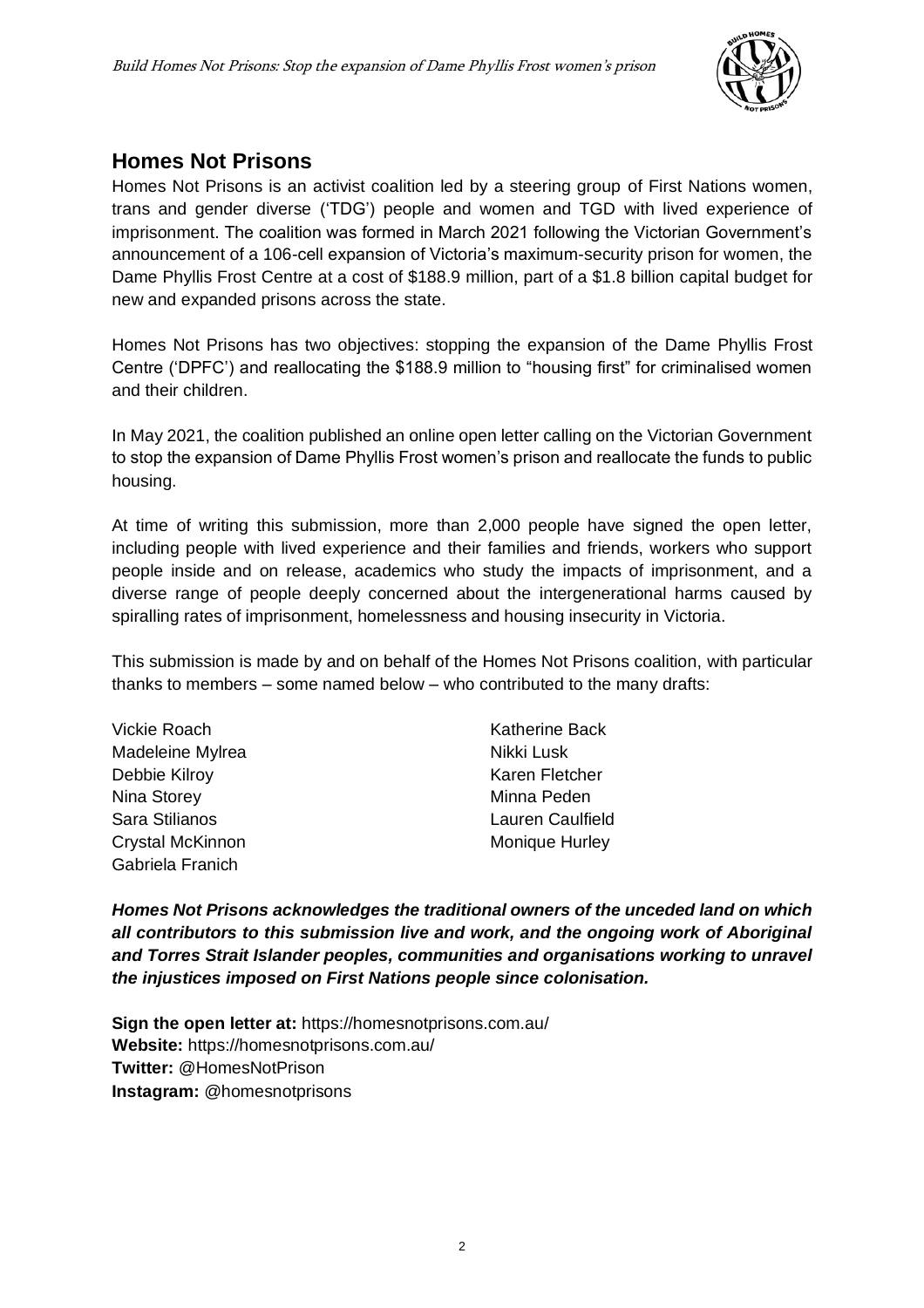

# **Contents**



| Submission to the Legal and Social Issues Committee's Inquiry into Victoria's Criminal Justice |
|------------------------------------------------------------------------------------------------|
|                                                                                                |
|                                                                                                |
|                                                                                                |
|                                                                                                |
|                                                                                                |
|                                                                                                |
|                                                                                                |
|                                                                                                |
|                                                                                                |
|                                                                                                |
|                                                                                                |
|                                                                                                |
|                                                                                                |
|                                                                                                |
|                                                                                                |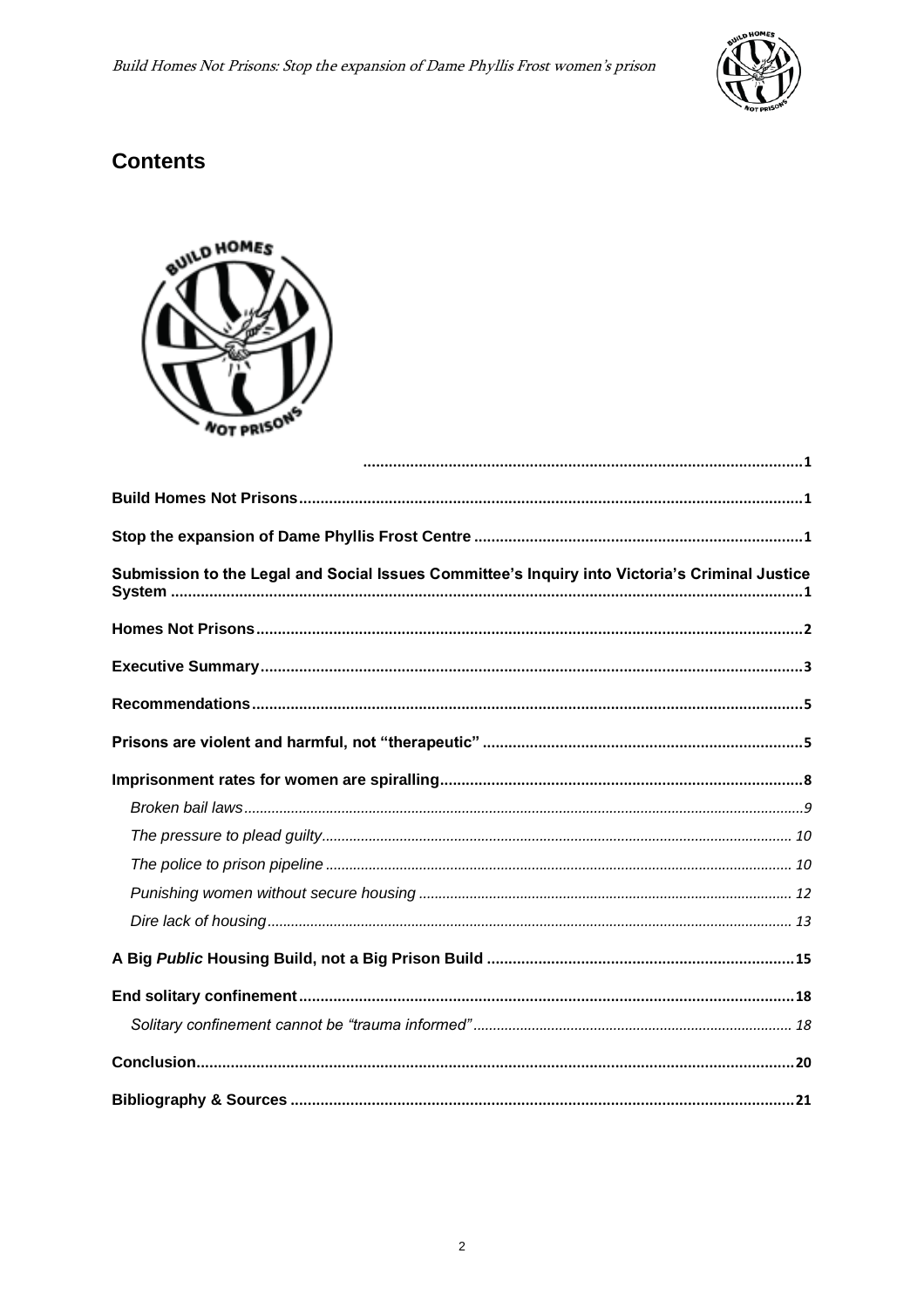

### <span id="page-3-0"></span>**Executive Summary**

The Homes Not Prisons coalition makes this submission to the Legal and Social Issues Committee's Inquiry into Victoria's Criminal Justice System (**the Inquiry**) on the Inquiry's terms of reference about what the Victorian Government can do to **address growing remand and prison populations.** 

The Homes Not Prisons coalition is led by women and TGD people with lived experience of prison who say, with the authority of their own experience, that prisons are violent and harmful. They are places where people are subject to cruel and degrading treatment – like strip searching, solitary confinement and physical and chemical restraint. They are never "therapeutic". This submission centres their voices, and members of the coalition would welcome the opportunity to speak to their experiences by giving evidence to the hearings being held by the Inquiry.

Imprisonment rates in Victoria are spiralling, largely driven by the recent changes to bail laws that have seen the rapid increase of the number of unsentenced people in prisons. Due to systemic factors – like discriminatory laws and racist policing – First Nations women are now the fastest growing group of people in prison.

Instead of funnelling more and more women and TGD people, and more and more money, into prisons, the Victorian Government needs to stop punishing women and TGD people for experiencing housing stability and instead invest in appropriate and accessible public and Aboriginal Community Controlled housing that support people and their families to avoid contact with the criminal legal system.

This Inquiry presents an opportunity to make the criminal legal system fairer for everyone, and this submission makes **two key recommendations** to help achieve this:

- 1. The Victorian Government must stop the planned expansion of the Dame Phyllis Frost women's prison; and
- 2. The Victorian Government must re-allocate the money budgeted for expansion of the prison to build and support new public and Aboriginal community-controlled homes.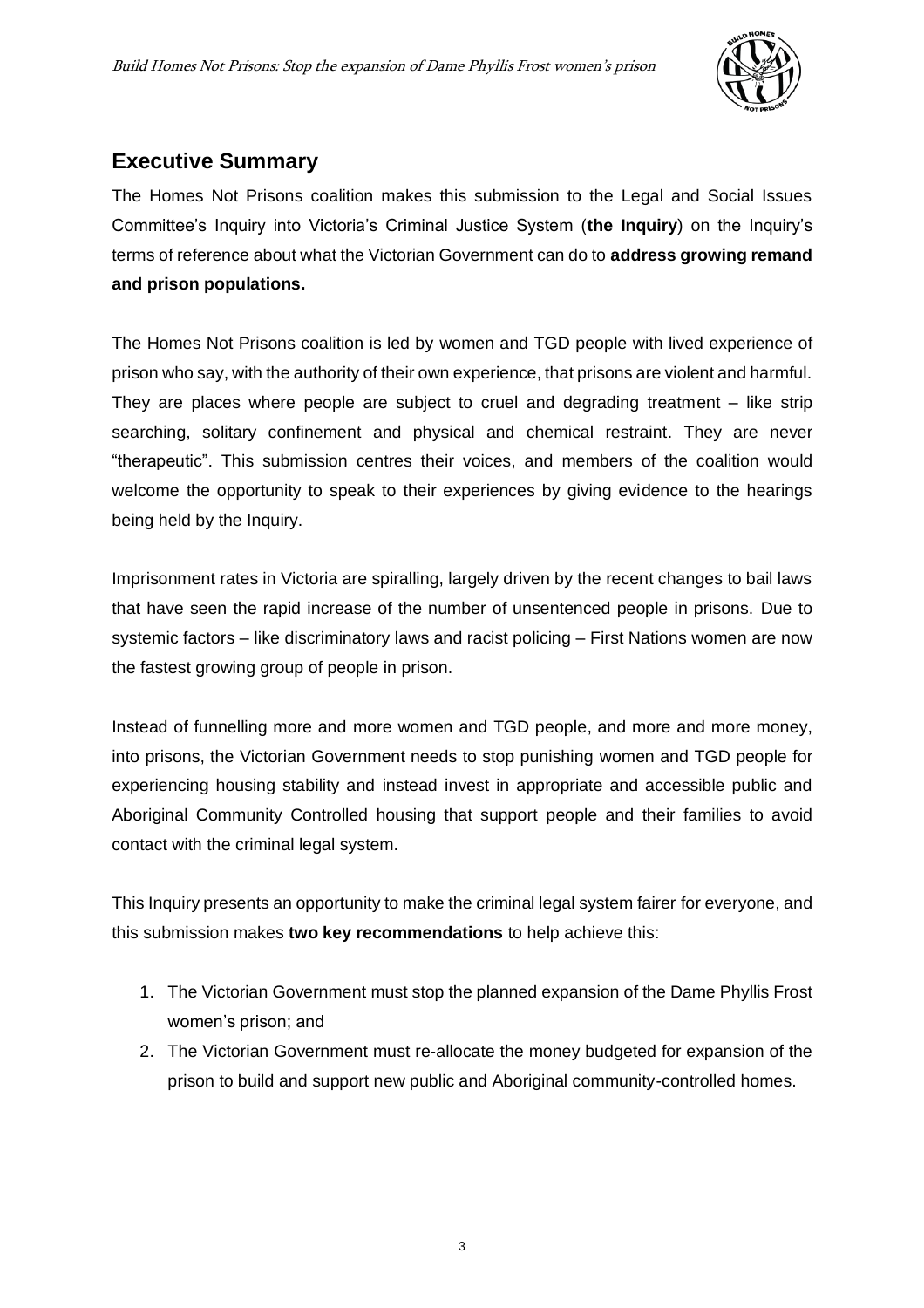

*[Imprisonment of Indigenous women] has exploded. It's exploded because of our high visibility, because of racist policing. Racist policing, racist court systems… the entire system is stacked against us from the word go. Of course, that becomes our children as well... It's a pipeline to prison. We know that and we've known that for years, yet we continue with these same policies that ensure First Nations people, especially women and children, are trapped in the system for the entirety of their lifetime.*

#### **Vickie Roach**

Formerly incarcerated Yuin woman and member of the Homes Not Prisons Steering Group

*The government is criminalising everything. No matter what the issue is, the response is a police response - family violence, mental health, drug and alcohol… The default position is to be put in jail. Once you're put in jail you have to work really hard to get out.*

**Amy** (pseudonym) Formerly incarcerated woman and member of the Homes Not Prisons Steering Group

*As a society, we need to re-imagine what justice looks like. Right now, justice looks like taking someone to court and locking them away. That doesn't feel like justice to me.* 

#### **Tabitha Lean**

Formerly incarcerated Gunditjmara woman and member of the Homes Not Prisons Steering Group

*We could actually empty out women's prisons across this country without any issues at all. That's the reality. And when the community knows who's actually in our prisons, then they can understand that.*

#### **Debbie Kilroy**

Formerly incarcerated woman and member of the Homes Not Prisons Steering Group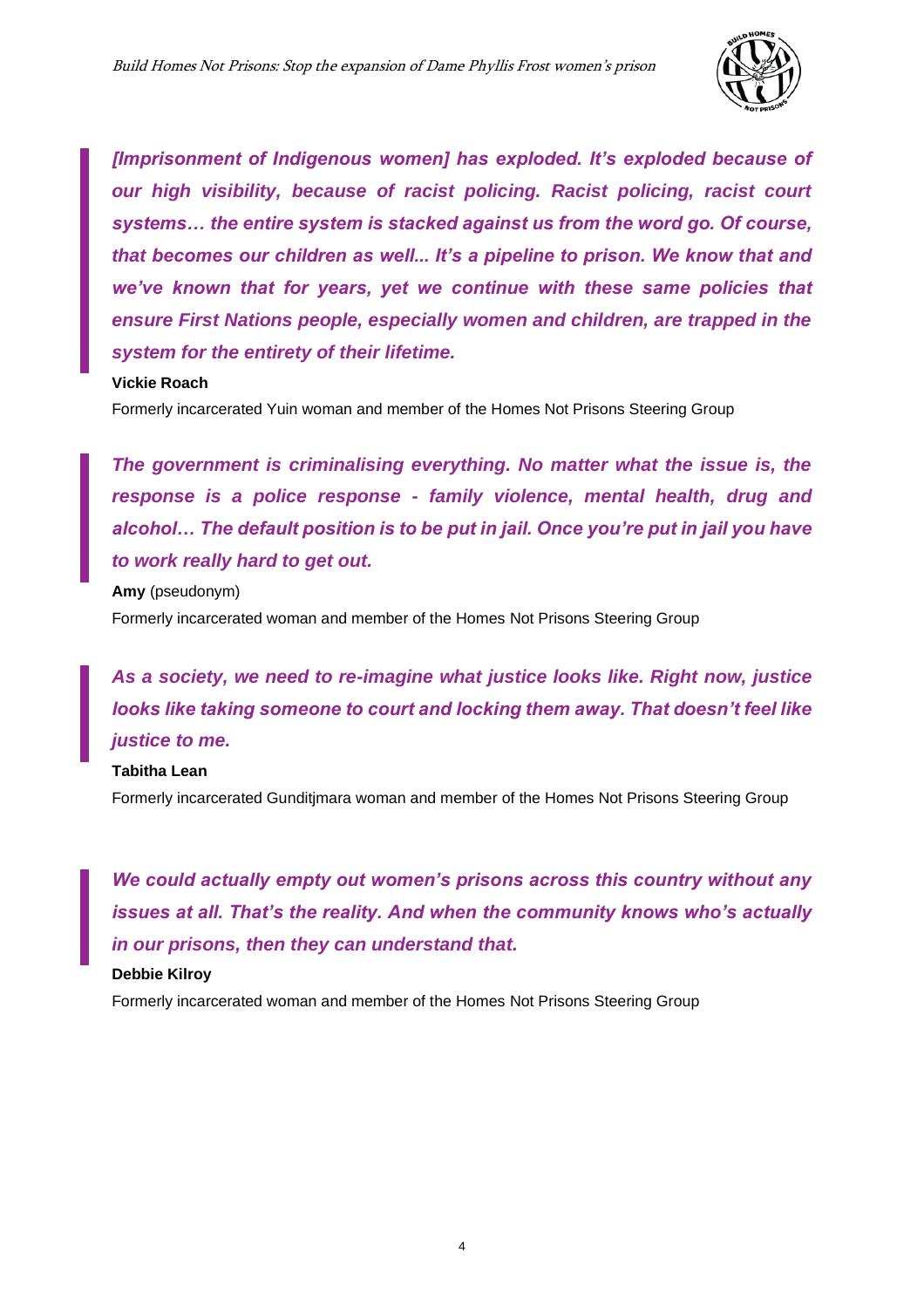

### <span id="page-5-0"></span>**Recommendations**

This submission calls on the Inquiry to recommend that the Victorian Government:

- 1. Stop the planned 106-bed expansion of the Dame Phyllis Frost women's prison; and
- 2. Re-allocate the \$188.9 million budgeted for expansion of the prison, to build and support 1,000 new public and Aboriginal community-controlled homes.

### <span id="page-5-1"></span>**Prisons are violent and harmful, not "therapeutic"**

Homes Not Prisons is led by women and TGD people with lived experience of prison who say, with the authority of their own experience, that prisons are not "therapeutic". They are violent and harmful.

Women in prison are overwhelmingly victim/survivors of trauma, including sexual assault and family violence (ANROWS, 2020; Corrections Victoria, 2019). Imprisonment itself is a critically traumatic incident in women's lives (Kilroy, 2005; Segrave & Carlton, 2010; Stathopoulos et al., 2012). Imprisonment contributes to further.

Prison compounds trauma in multiple ways, including through the forced separation of people inside from their family and community, their primary support and care networks. Many are separated from their children, causing harm to the parents inside and the children left behind.

*They're not given adequate visitation with kids, access to their kids, access to medication for their mental health, for drug and alcohol… They lose housing, they lose support, they lose family, they lose community around them.* 

*Claudia (pseudonym), formerly incarcerated woman and member of the Homes Not Prisons Steering Group*

Prison harms are intergenerational. Even a short stint in prison lands the children of many imprisoned mothers in out-of-home care – foster care and group homes. This is a pipeline into juvenile detention and prison.

Prisons do not support families, resolve drug use or improve mental health. In prisons, there is very limited access to mental and physical health services – especially on remand (Harner & Riley, 2013). Imprisoning people does not address any of the issues someone is facing – it makes them worse.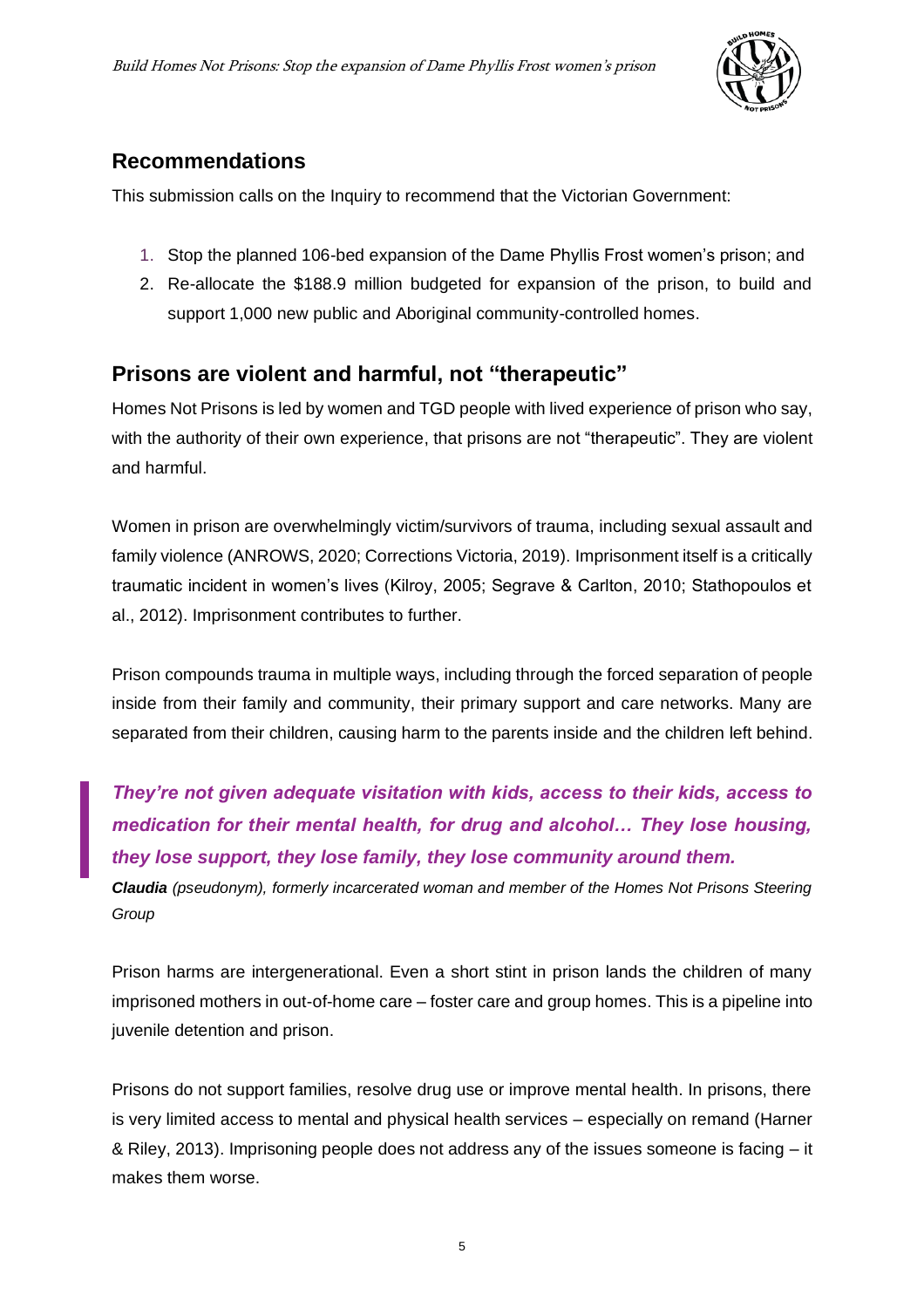

*I was in a pretty horrific family violence relationship for about 6 years. When we separated he kidnapped my daughter and that sent me down a path of homelessness and really heavy drug addiction. I think that my way of surviving and protecting myself was to surround myself with people that I wouldn't have usually surrounded myself with, and got involved with a bit of criminal activity. After 12 months of homelessness I ended up being arrested, I'd been arrested multiple times, I got chucked in Dame Phyllis Frost women's prison. That for me, and for many women, was very scary. I was a first-timer, I was withdrawing from drugs, I received no medical care… and I was chucked by myself in a cell in the middle of the night…* 

*I was released into an unsafe situation with my violent ex-partner's father. After about a week I put myself back on the street because it was much safer.*

*Claudia (pseudonym), formerly incarcerated woman and member of the Homes Not Prisons Steering Group*

Prisons are places of surveillance and control, which can re-create the power dynamic of an abusive relationship for women who have experienced family violence (McCauley, Campbell, Buchanan & Moylan, 2019; Stathopoulos et al., 2012). The ethos of power and control is integral to the penal system and the associated stigma is at odds with the "rehabilitative" aims (Johns, 2019; Russell & Carlton, 2013; Stathopoulos et al., 2012).

Many imprisoned women are survivors of multiple forms of trauma, and this often leads to homelessness or substance use (Franich, Sandy & Stone, 2020; Russell & Carlton, 2013; Segrave & Carlton, 2010). Thus, community, social supports, and assistance - such as housing - is needed. Rather, the current model continues to perpetuate cycles of violence and harm through incarceration. Too often people are trapped in the revolving door of prison.

Further harm and traumatisation of people inside prisons occurs through the operation practices of the prison, which include repeated strip-searching, physical restraint, chemical restraint, and solitary confinement. Practices such as strip-searching and physical restraint can be highly invasive and trigger trauma memories (Kilroy, 2005; Stathopoulos et al., 2012). The use of these violent practices needs to end.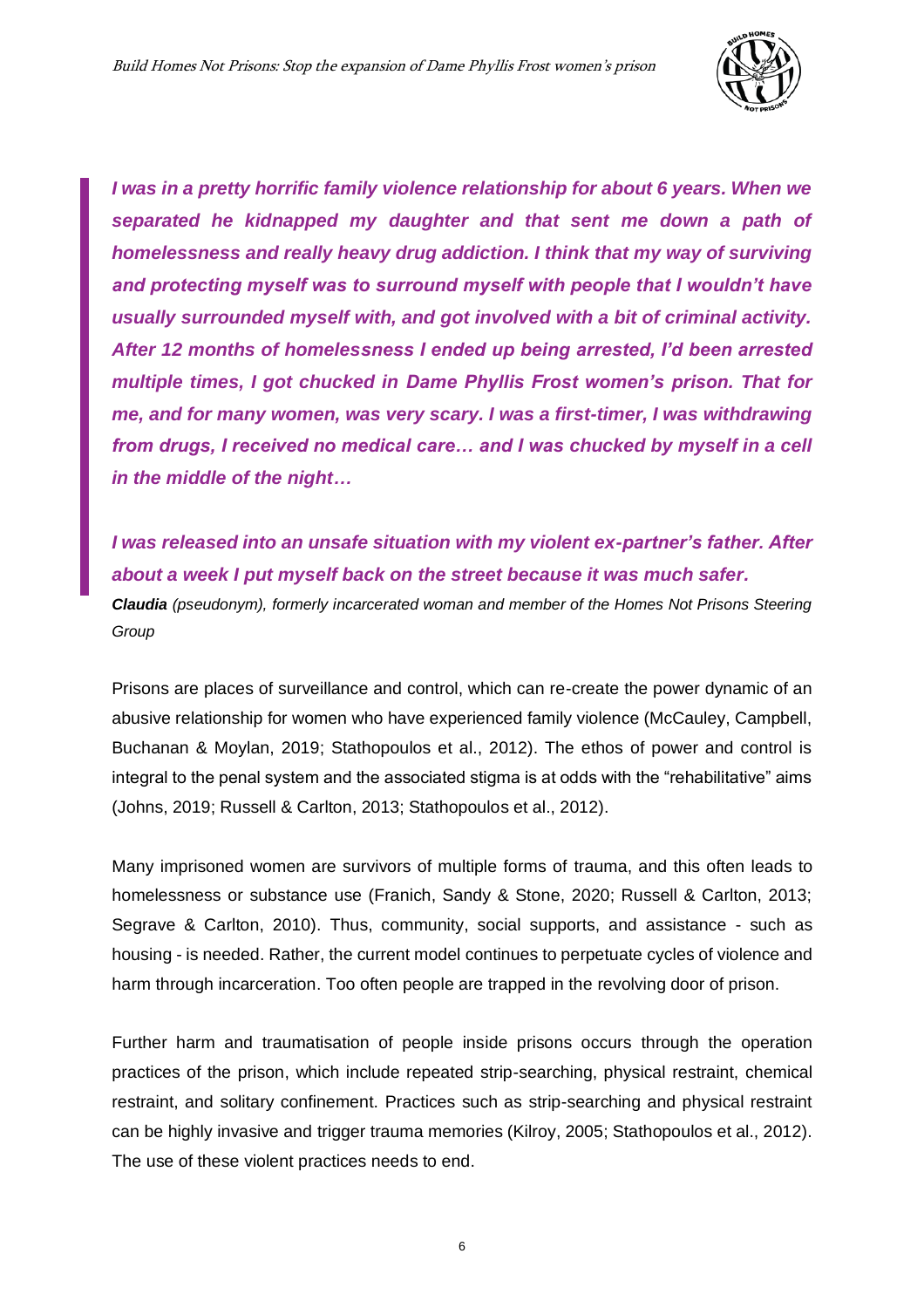

Unsurprisingly, jurisdictions that spend more on prisons and less on housing and social services have higher crime rates. Increased spending on housing is associated with decreased violent crime and lower rates of incarceration (Justice Policy Institute, 2007).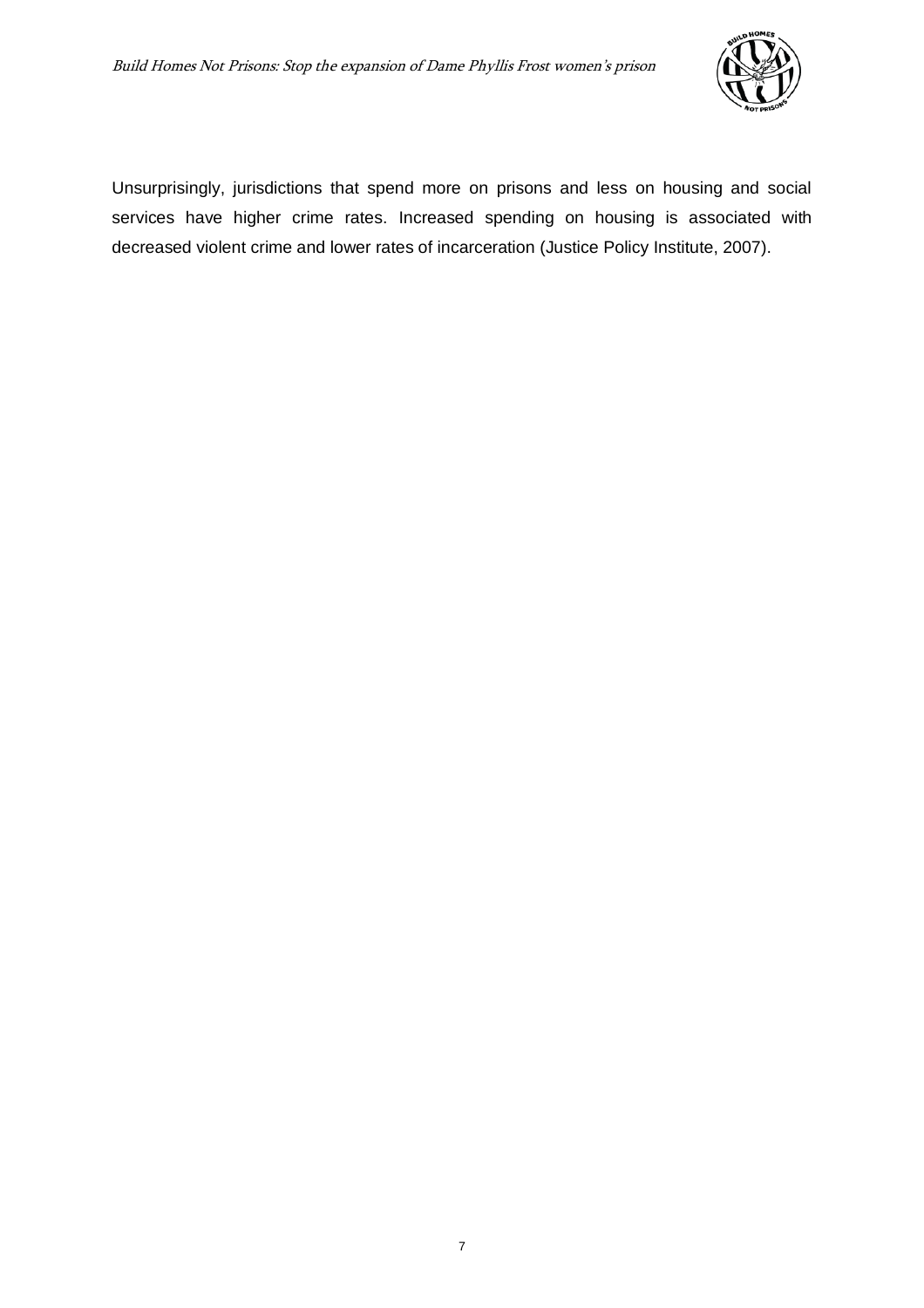

### <span id="page-8-0"></span>**Imprisonment rates for women are spiralling**

Imprisonment rates in Victoria are spiralling, largely driven by the recent changes to bail laws that have seen the rapid increase of the number of unsentenced people in prisons.



Number of monthly female prisoner receptions in Victoria by whether received under sentence (Walker, Sutherland & Millsteed [Crime Statistics Agency Victoria], 2019)

The statistics show us the worst impact is on women, and particularly First Nations women, who are now the fastest growing group of people in prison. In 2008, six per cent of women in Victorian prisons identified as Aboriginal or Torres Strait Islander women. By 2018, this had increased to 13 per cent, despite First Nations women comprising less than 1% of women in the state aged over 18 (Corrections Victoria, 2019a; ABS, 2020).

The Dame Phyllis Frost women's prison has a 604-bed capacity. When new cells are built, they are filled - over the last twenty years, capacity has grown by 440 beds (270%) and the number of women in prison has increased 212 per cent, from 183 women on 30 June 2000 to a peak of 575 on 30 June 2019 (Corrections Victoria, 2021a).

In May 2021, *The Age* reported on "confidential high-level government documents" from late 2019 and early 2020 that forecast the prison system would be over-capacity by 2024 under existing policies (Millar, Vedelago & Mills, 2021). According to the report, the leaked documents showed that most government departments supported reform of bail laws to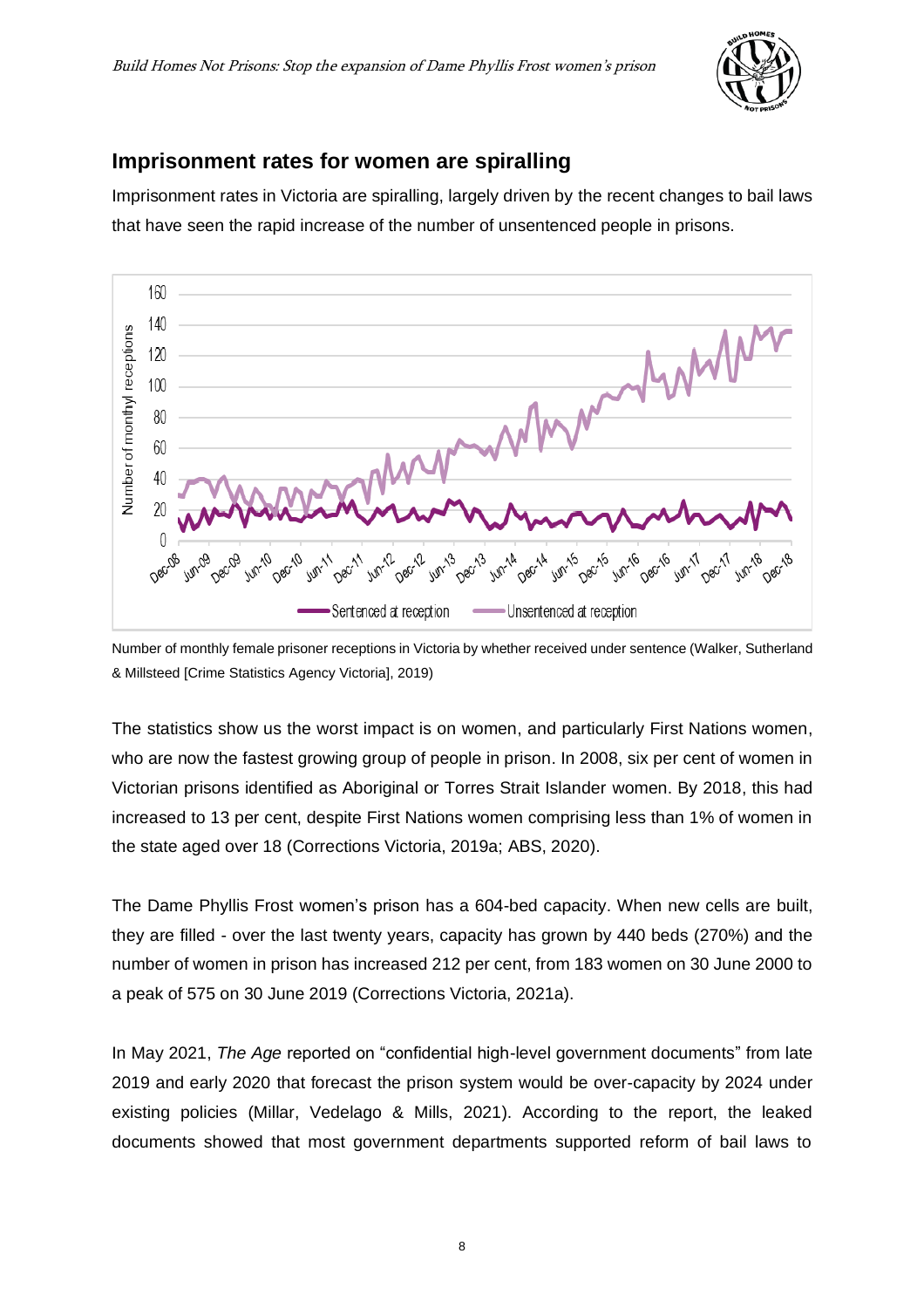

prevent ongoing explosion in the numbers of people imprisoned on remand, but Victoria Police were "firmly opposed to any winding back of bail laws".

Prison numbers reduced during the COVID-19 pandemic, which shows that it is possible to reduce imprisonment rates. At the height of the pandemic in 2020, the number of women at Dame Phyllis Frost women's prison dropped for the first time in decades, from 522 women in February, to 333 women in June 2020.

Since mid-2021 the number of unsentenced women in Dame Phyllis Frost women's prison has exceeded the number serving sentences. On 13 September 2021 there were 366 women at Dame Phyllis Frost women's prison, 205 on remand and 161 serving sentences.

This means that more than half the women in prison are currently detained before they have had their day in court and been found guilty of the alleged offending for which they were arrested. Imprisonment has increasingly become a "first resort" rather than a "last resort".

#### <span id="page-9-0"></span>**Broken bail laws**

The changes to bail laws, while were promoted as "protecting" women, are having the opposite effect.

*I was denied bail even though I have legal custody of my then 7-year-old son, this was not considered to be exceptional circumstances in the court's eyes. I was instead sentenced to a short term of imprisonment to 'dry out.' Being a survivor of family violence and sexual abuse, I was further subjected to violence and systemic abuse.*

*Nina, formerly incarcerated woman, and member of the Homes Not Prisons Steering Group*

Victorian bail laws in changed 2013 and 2018 - following serious offences committed by men on bail – men who *should* have been identified and managed by police as high risk. In an increasing number of cases, police are no longer required to show that an accused person poses a risk to the community, nor do they need to show that they are a "flight risk" for bail to be refused. This legal burden has been shifted away from the police and the state, and onto the accused person.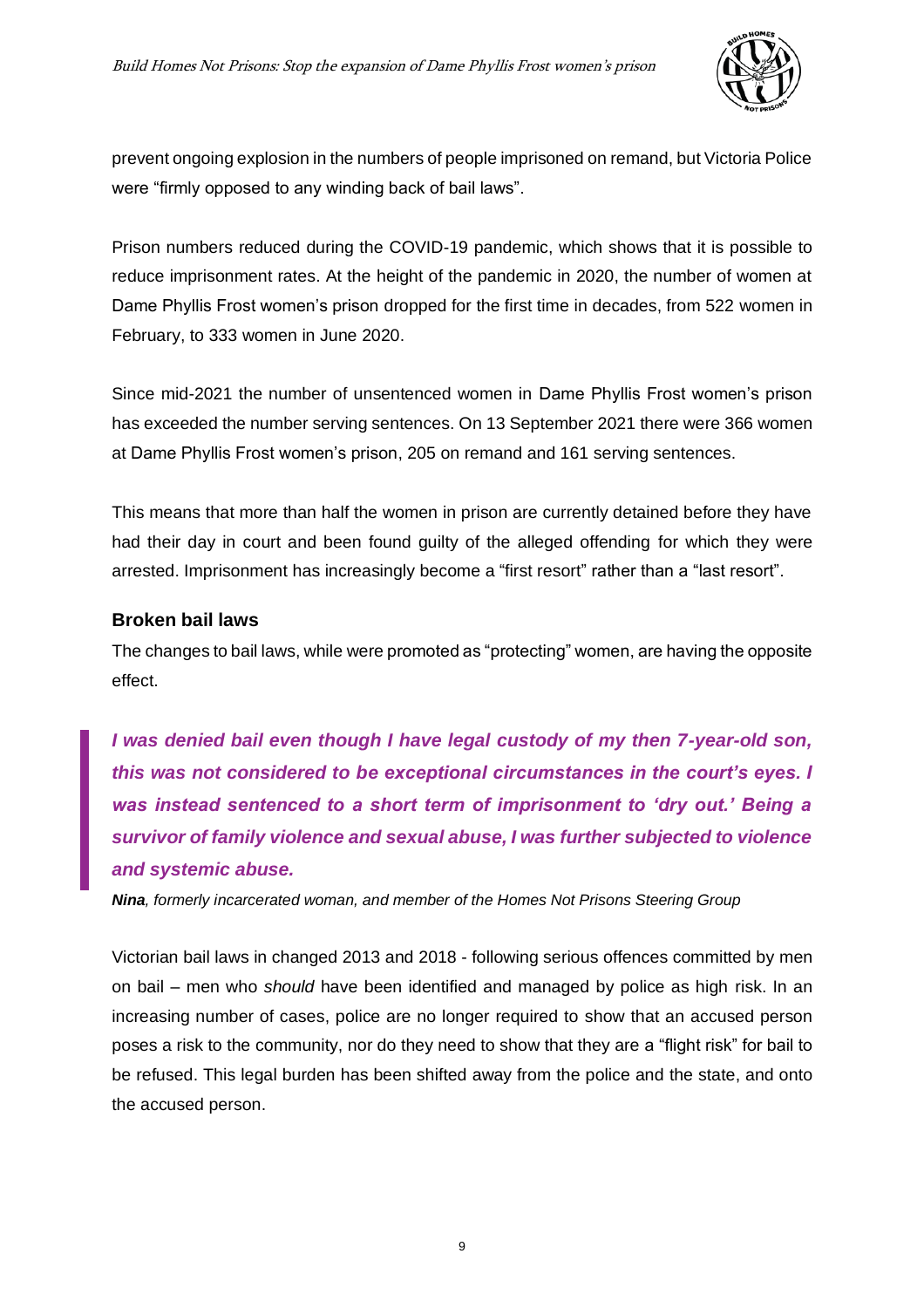

People appearing in court on criminal charges – even on the most low-level wrongdoing like drug or shop theft charges – and without legal representation, increasingly must show "compelling reasons" or "exceptional circumstances" as to why they should get bail. This is making imprisonment on remand the default setting in too many cases in Victoria.

Showing "compelling reasons" or "exceptional circumstances" is not easy or straightforward, especially for those who are not legally trained or do not have significant experience in the courts and criminal legal system. It requires knowledge of legal precedent and complex legal arguments, which for most people who are forced to face court without a lawyer simply cannot make.

The result is spiralling numbers of people who pose low or no risk to the community being denied bail and remanded into prison to await trial, sometimes (especially during COVID-19 when the courts are clogged) for years. The years they spend waiting often exceeds the maximum penalty for the crime/s they are accused of, resulting in swelling numbers of people inside prisons, who simply should not be there. People are being punished for the actions of others and for experiencing systemic disadvantage.

One of those women is Auntie Veronica Nelson, a 37-year-old proud Gunditjmara, Dja Wurrung, Wiradjuri and Yorta Yorta woman, who died at Dame Phyllis Frost women's prison on 2 January 2020. After being taken into custody on 30 December 2019 for low-level offending, and appearing in court without a lawyer, Ms Nelson was denied bail and was locked up on remand at Dame Phyllis Frost women's prison. She died three days later, distressed, and crying out in pain, alone, in a locked cell.

### <span id="page-10-0"></span>**The pressure to plead guilty**

People on remand come under intense pressure to plead guilty, even where they deny the offence or have a valid defence. They simply want to get the matter over with so that they can go home. Pressure to plead guilty is particularly intense for mothers on remand at Dame Phyllis Frost women's prison, who are anxious to get back to their children as soon as possible.

### <span id="page-10-1"></span>**The police to prison pipeline**

Crucial to understanding and addressing women's imprisonment and the criminalisation of women, trans and gender diverse people who experience family violence in Victoria is examining the expanded role of family violence policing and its consequences. It is frequently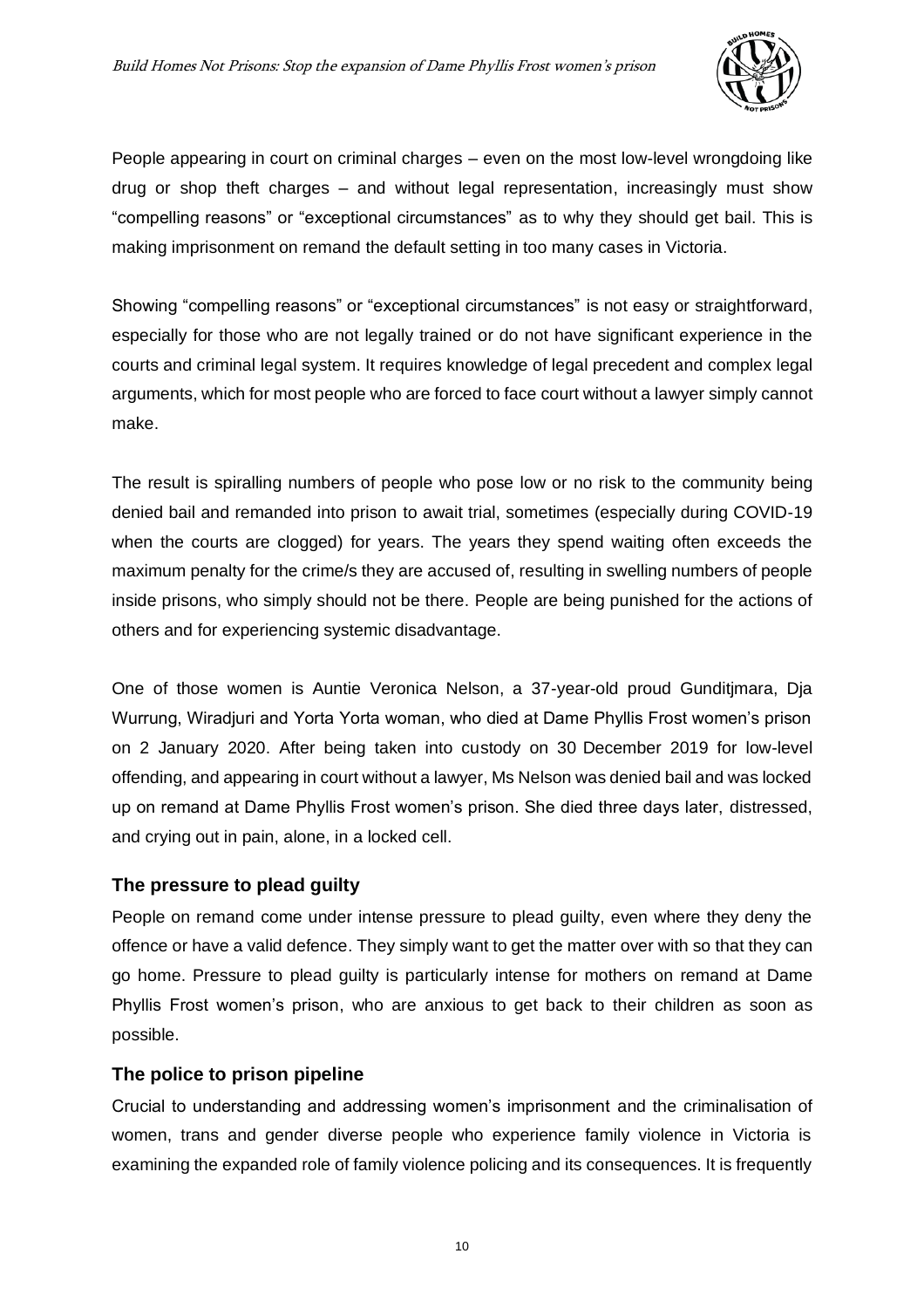

from this point of police contact with victim-survivors that the cascading trajectory of criminalisation and incarceration is set in train.

Practice-based and anecdotal evidence from people with lived experience, and the projects and centres that work to support them, is that family violence policing continues to:

- raise a suite of police accountability issues,
- disproportionately target Aboriginal and Torres Strait Islander people and survivors of colour,
- criminalise survivors of violence at alarming rates.

Aboriginal women continue to be criminalised at staggeringly high rates, are the fastest growing population of people in prison in Victoria. They are bearing the brunt of intersecting state and interpersonal gendered violence.

*I was at home one evening, it was about 7.30, I was just watching TV. I heard a knock at the door, I knew straight away that it was the police because he'd been sending me text messages taunting me that he was going to do this … it was part of the punishment…and when I opened the door the officer told me there was an interim IO [intervention order] in place against me…my stomach just turned. I knew I was trapped and there was nothing I could do about it. They already knew about his family violence because of his earlier assaults, it was the same police station, but they did this anyway…*

*When I told my family, they insisted I leave town for safety. When I went to the police DV unit in the [regional] area I was staying in to ask for help, they threatened to charge me. Later the original police station pursued eight charges against me.*

*Gill, criminalised survivor of family violence*

Observable trends emerging from practice include discrimination or bias from police (based on race, gender, sexuality, disability, history of criminalisation, mental health, substance use etc). Of specific and notable concern is the number of women experiencing violence who are identified by police as the "primary/predominant aggressor", and thus listed by police as respondents on police-initiated Family Violence Intervention Orders (FVIOs). In practice this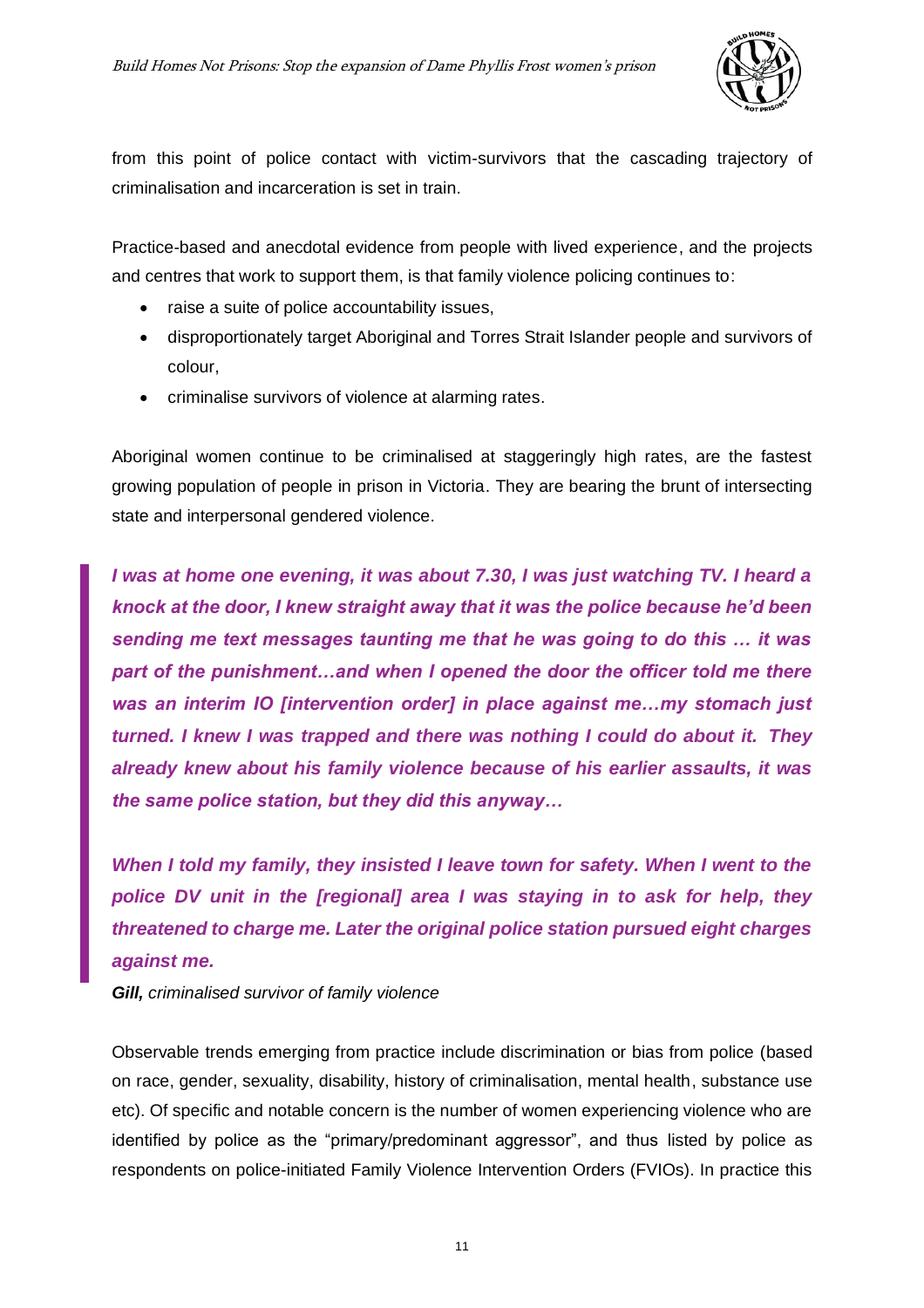

"misidentification" occurs at high rates where the victim-survivor of violence is Aboriginal or Torres Strait Islander, is a Woman of Colour, is trans or gender diverse, or has previously been criminalised. As such, as such, we understand misidentification it as the deliberate weaponisation of enduring prejudices in policing. Where victim-survivors have histories of criminalisation, the cascading consequences (including charges, incarceration, homelessness, and other harms) can be rapid, intensified and compounding.

Examining and critiquing the harms of policing – including that carried out in the name of responding to family violence – and the ongoing expansion of policing and prisons in Victoria is crucial to addressing the ways this propels increased criminalisation of victim-survivors, predominantly women, as well as the ongoing over-policing of Aboriginal and Torres Strait Islander and Culturally and Linguistically Diverse communities.

#### <span id="page-12-0"></span>**Punishing women without secure housing**

There has been a faster and larger increase in the number of women imprisoned on remand than for men. Women entering prison on remand increased by 155 per cent, from 525 to 1,341 from 2012 to 2017. Over the same period, the number of remanded men increased just under 100 per cent (Corrections Victoria, 2019).

Women are increasingly being punished for not having secure housing and becoming the victims of misguided and harmful "therapeutic remand". Approximately one in four women (26 per cent) entering prison on remand in 2015 and 2016 reported they were homeless or in unstable housing before being detained in prison (Walker et al, 2019). Aboriginal women were less likely to be in stable housing than non-Aboriginal women.

Escalation in the imprisonment of women on remand coincides with increasing rates of homelessness, especially for Aboriginal women and women escaping family violence. It is not uncommon for courts to remand women into custody 'for their own good' because of the lack of other options for accommodation and support.

*Magistrates will refuse bail and use imprisonment as a way to 'rescue' women from a domestic violence situation, or drug addiction, homelessness, alcohol use… any of these things can be a reason that a magistrate will remand an Aboriginal woman into the prison system… [and] you need to be sentenced for*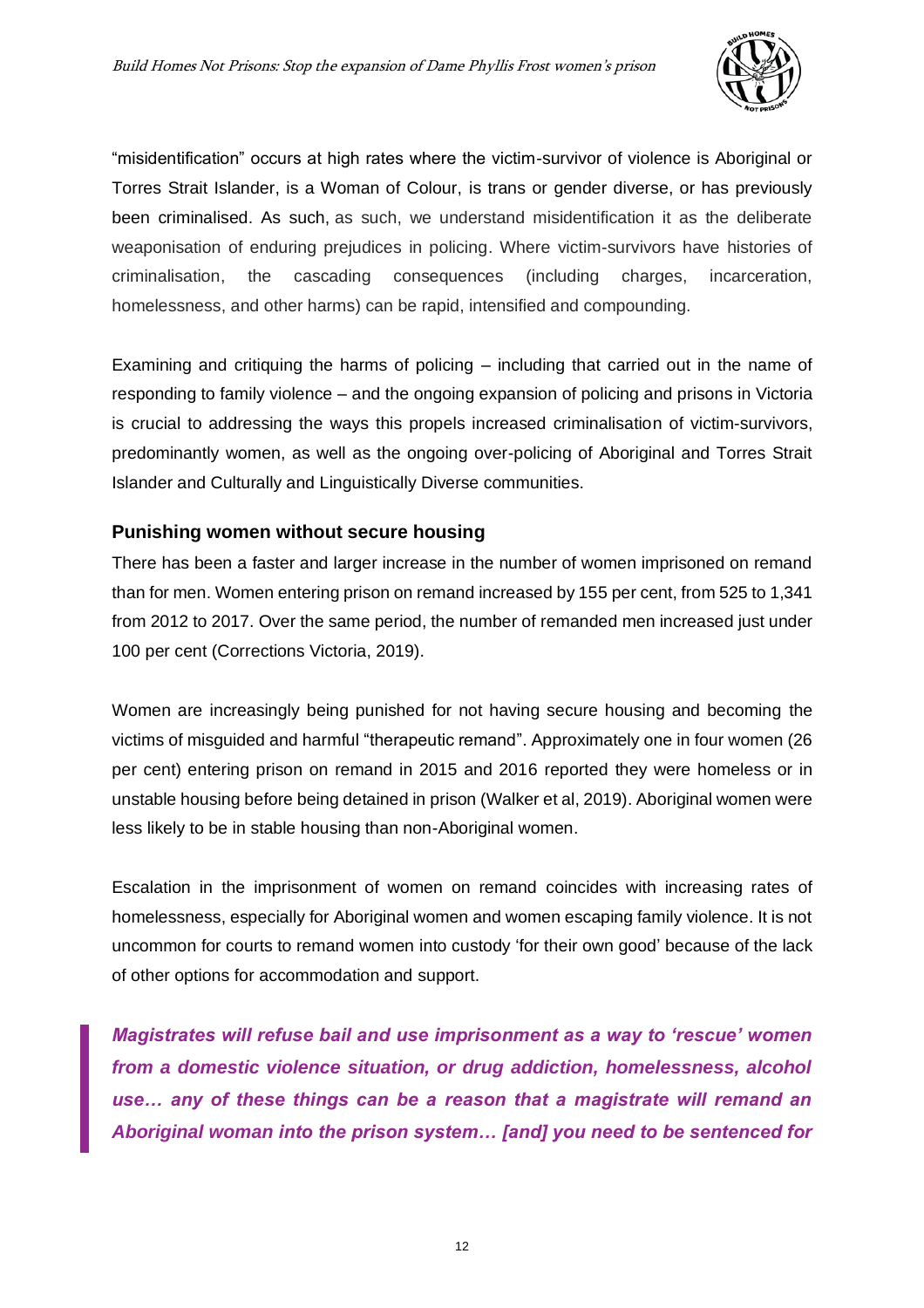

### *at least twelve months to access any of the services, which are totally inadequate anyhow.*

*Vickie Roach, formerly incarcerated Yuin woman and member of the Homes Not Prisons Steering Group*

The Homes Not Prisons coalition submits that imprisonment is not, and cannot be, "therapeutic". Courts are so often unable to identify safe and suitable accommodation and support outside prison – this is an indictment on the state of Victoria. **Provision of such accommodation should be an absolute priority.** 

#### <span id="page-13-0"></span>**Dire lack of housing**

A dire lack of housing contributes directly to increasing incarceration rates. Without safe and permanent housing people cannot access bail, parole, or successfully complete community corrections orders.

Approximately one-quarter of remand receptions at the women's prison reported homelessness or housing instability prior to entering prison (Walker et al., 2019). Accessible and supported public housing will work to reduce the numbers of people entering prison by alleviating one of the key factors contributing to incarceration.

*The other aspect [of being denied bail], because of housing, because my case was a family violence incident - intervention orders were automatically put in place. Rubber stamped by the court, and I couldn't go near my husband, I couldn't go back to my children or my house. So… I didn't have a house to be bailed to. That's where housing comes in. If you are criminalised, you are out of luck if you are homeless to start with, or you can lose your house based on types of offending, and you won't get bail if you do not have a house to go to. Amy (pseudonym) formerly incarcerated woman and member of the Homes Not Prisons Steering* 

*Group*

The budget for the expansion of Dame Phyllis Frost women's prison is \$188.9 million (Victorian State Government, 2021). This would build 1,000 new public homes (Lawson, Pawson, Troy, van den Nouwelant & Hamilton, 2018). Operating costs for the 106 new cells will be at least \$12.5 million a year – enough for basic operating costs for 1,614 public homes (Productivity Commission, 2021).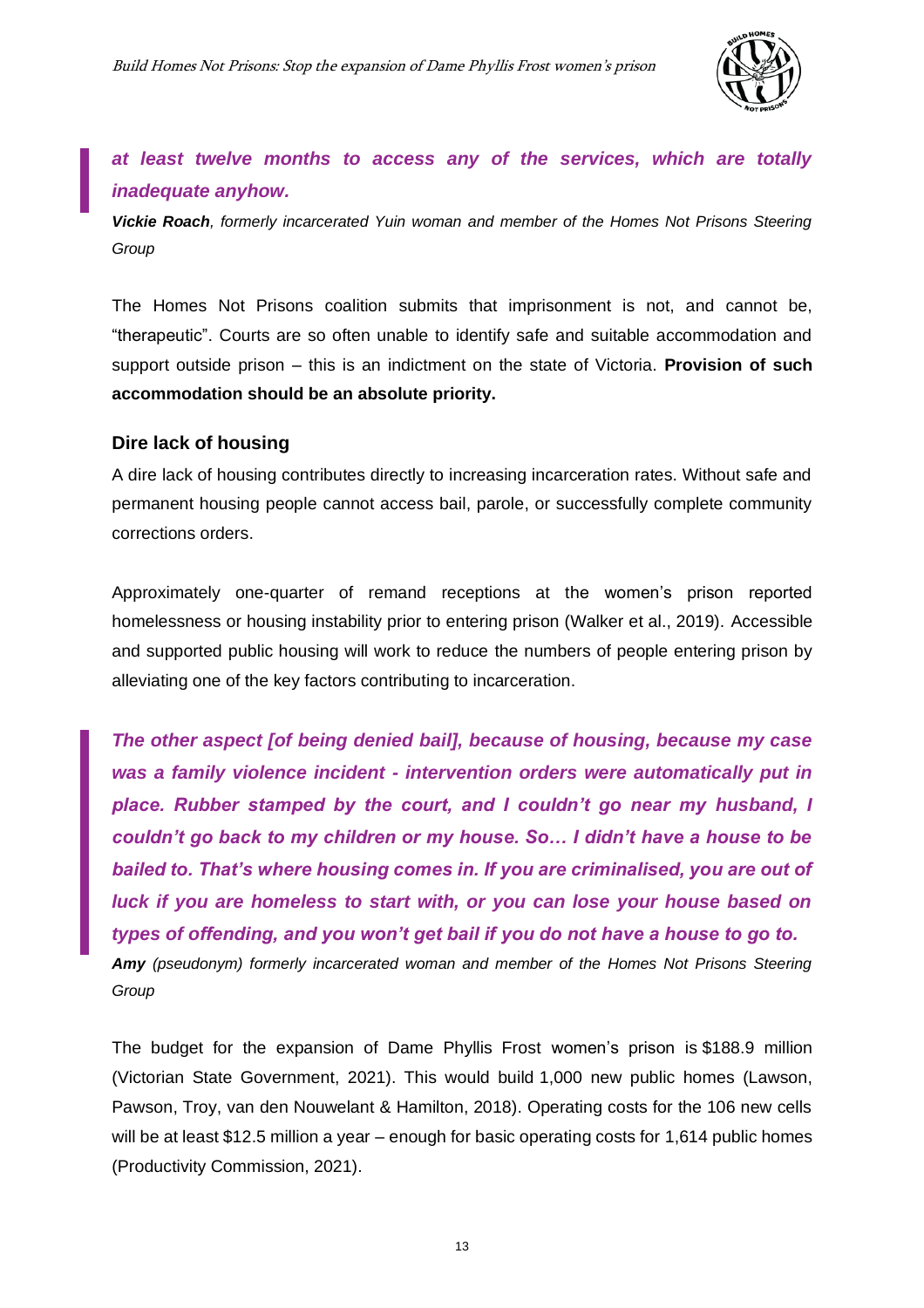

The Homes Not Prisons coalition calls for a change of priorities - away from police and prisons and **towards strengthening communities.**

Since they were first elected, the Andrews Government has massively increased funding to police and prisons. This has been one important contributing factor to the increased criminalisation and imprisonment of First Nations people, women and TGD people, users of alcohol and other drugs, people with poor mental health and cognitive disabilities, and people living in poverty and without secure homes.

The Andrews Government has disproportionately increased spending on police and prisons. Community organisations who work with family violence, health, education, alcohol and other drugs, disability support, counselling, housing agencies and youth support have all been left behind. These are the agencies who are best equipped to provide tailored and holistic support and those most in need in our communities  $-$  to support the people who are ending up criminalised and incarcerated, when instead they could be receiving care and the things that they need in their communities.

Police and prisons are not the appropriate agencies to handle these complex and complicated matters which impact people's lives in negative ways. Victoria needs more housing, income support, alcohol and other drug treatment, community and residential mental health and disability services - not more police and prisons. Without serious investment in these community-based organisations and responses, the numbers of people in prison will continue to rise.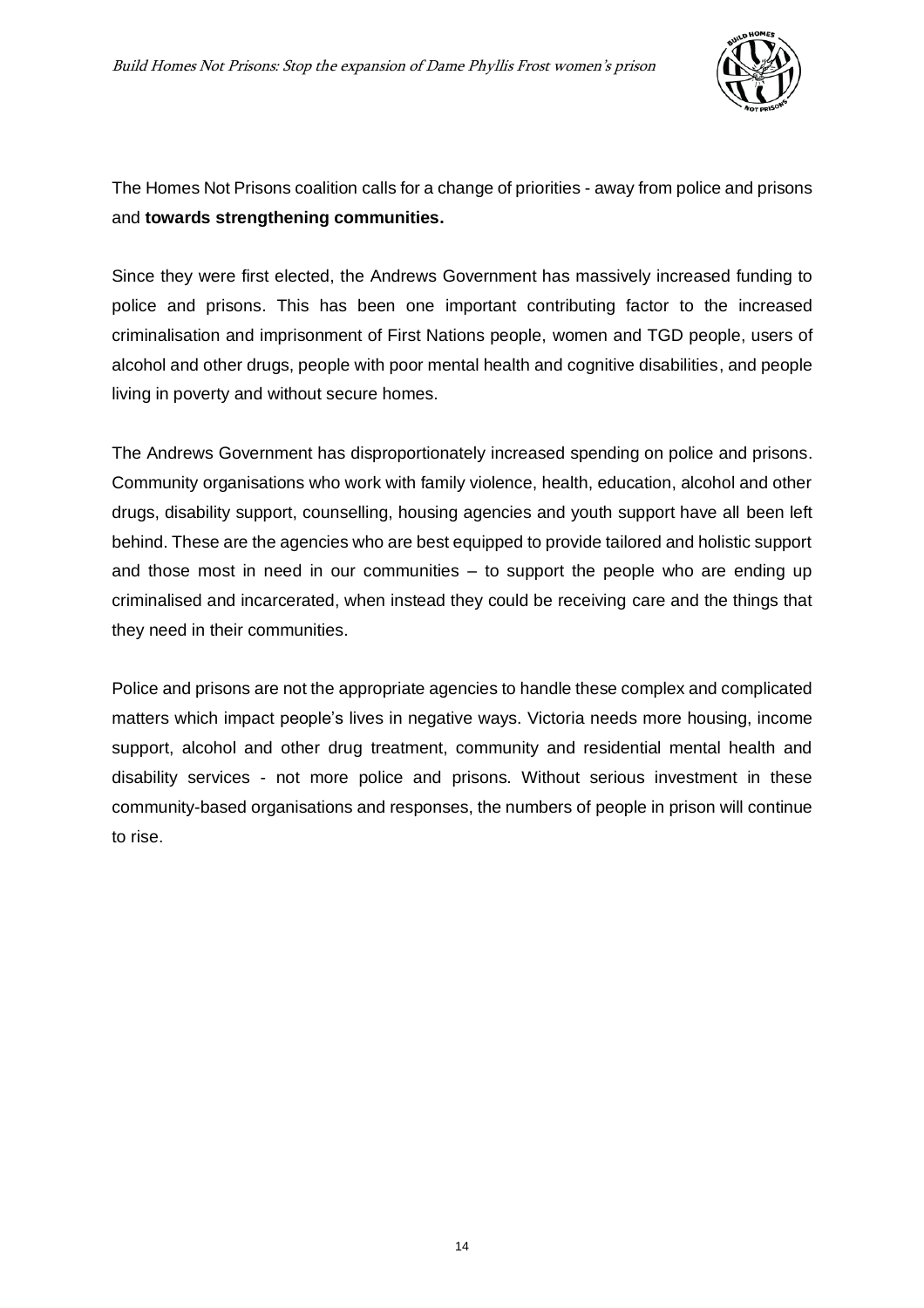

### <span id="page-15-0"></span>**A Big** *Public* **Housing Build, not a Big Prison Build**

The Homes Not Prisons coalition calls for expansion of public and Aboriginal Community Controlled housing on a "housing first" basis for criminalised women and TGD people and their families.

While the Homes Not Prisons coalition welcomes the Victorian Government's announcement of a \$5.3 billion Big Housing Build in the 2020/21 state budget, the initiative is focused on expanding privately owned and operated "community" and "affordable" housing – not public housing (Dodd, Rodrigues, Sequeira, & Watkins, 2020; Homelessness Australia, 2021). The only new public housing in the package replaces public housing that has been demolished in the Public Housing Renewal Program, under which private developers have been funded to replace public housing with "social housing" (Kelly, Porter & Shaw, 2020).

Most community and "affordable" private housing are not accessible to criminalised women and TGD people and their children because:

- Rents are not capped at 25% of income, meaning that people experiencing poverty and financial hardship cannot access social housing.
- A significant proportion excludes tenants with criminal histories, drug dependencies and even mental illness.
- Tenancies are more insecure, with much higher eviction rates for households struggling with extreme poverty, family violence, alcohol and other drugs and poor mental health.
- Community housing providers are not under the same obligations as government housing to give priority access to applicants who are homeless or at risk of homelessness.
- Rooming houses can be classified as "community housing". They are short-term, insecure, often dangerous, and unsuitable for women and TGD people, especially those with children.

The Victorian Government must move towards providing real, practical supports in the community that divert women and TGD people from incarceration and reduce prison populations. This must be led by a large-scale public housing build that will create dignified, accessible accommodation for women and TGD people and their families.

*When people are in prison, if they're housed, they can lose their housing. So, when they are released they may be able to access two nights of motel accommodation and sometimes they are released straight into homelessness.*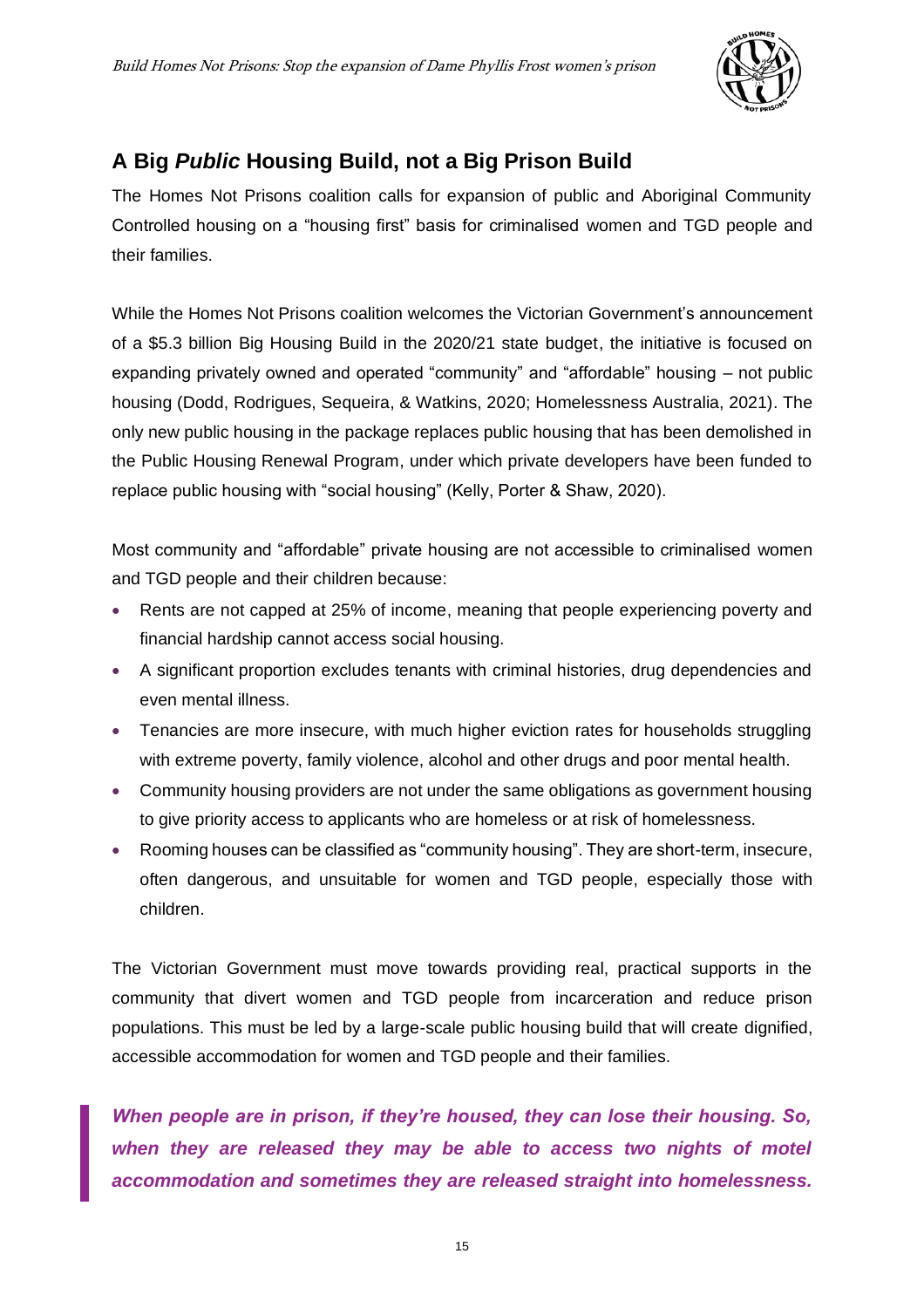

### *We're seeing women with extensive trauma histories being forced into rooming houses with men.*

*Anonymous, Outreach support worker and Homes Not Prisons activist*

Motels, rooming houses and Corrections-run bail or parole houses are not good enough. What is needed is permanent, self-contained housing in which women and TGD people are supported to take care of themselves and their children.

Several members of the Homes Not Prisons steering group are also workers at Fitzroy Legal Service in the Women's Leadership Group, a group of women with lived experience of criminalisation and imprisonment. The group has written extensively on the need for safe, secure, and dignified housing:

*The Women's Leadership Group expresses concern regarding the lack of safety at rooming/boarding houses in Victoria. The group also notes the prevalence of drug use and availability of illicit drugs at boarding house and rooming house properties. The instability and lack of safety at boarding houses exacerbates poor mental health and wellbeing.* 

*We are concerned about the lack of safety at many crisis accommodation facilities, and the limited accessibility and availability of crisis accommodation, leading to many people experiencing homelessness.* 

*We are also concerned with the lack of availability of housing for women leaving prison and that many women are directed to motels and boarding houses.* 

*Some women may accept boarding houses in order to appease the Department of Health and Human Services (child protection) or have chosen to instead sleep in their car as they felt the boarding house was too unsafe. We want to draw attention to the unsafe conditions, poor hygiene and high expense of boarding houses. The group also notes that women leaving prison are expected to reside in boarding houses and are not provided any other options.*

*Nina and Sara, formerly incarcerated women and members of the Fitzroy Legal Service Women's Leadership Group and the Homes Not Prisons Steering Group*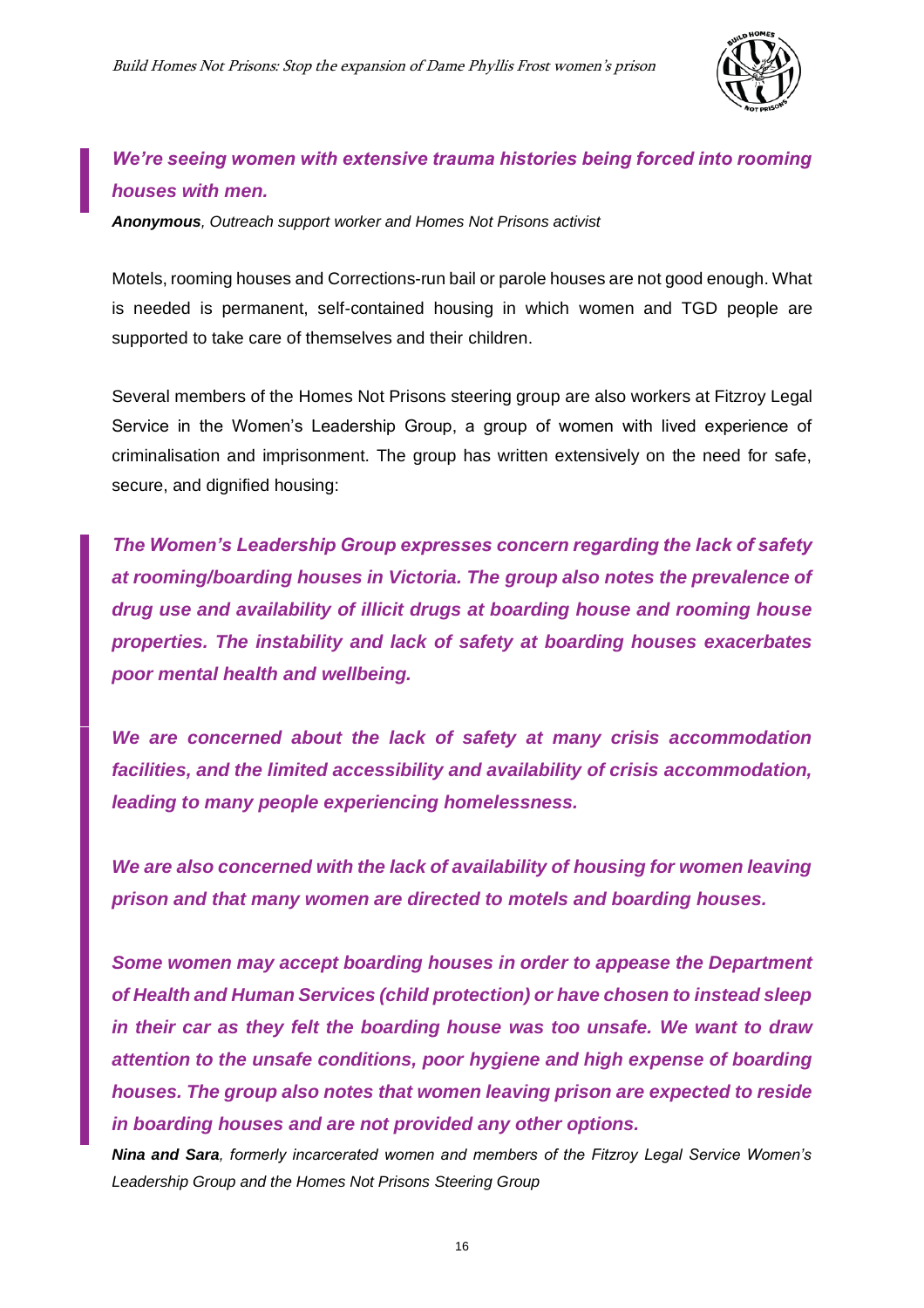

Women, trans and gender-diverse people with lived experience of prison are very clear: Prisons worsen trauma, drug harm and mental health. Secure, self-contained accommodation free from punitive surveillance and control provides a base for healing. From a safe and secure home, women and TGD people and their children can take steps to address childhood and family violence, alcohol and other drug issues, mental health, build healthy relationships and build and maintain community ties.

*This is my first experience of feeling safe, even a little bit safe. I have searched all of my life for a home. The government and services need to provide more housing. You cannot have a 20-year waiting list. People will die. The housing crisis is perpetuating violence, death, putting people at risk and increasing vulnerability.*

*Lack of housing enables people to be sexually abused, financially abused and children to be removed. You cannot get a house without a job, and you cannot get a job without a house. Centrelink is not enough. We need a living wage. Sara, formerly incarcerated woman and member of the Homes Not Prisons Steering Group*

At present there is a lack of appropriate options for women and TGD people and their children to safely remove themselves from violent or risky situations. This leads to many women and TGD people becoming homeless, increasing the likelihood of negative encounters with police. **They need housing**. A public housing initiative would be an appropriate, safe and long-term solution. This type of framework and policy would pivot the criminal legal system away from being the solution to homelessness and violence, and instead offer appropriate public housing to stop people being placed in dangerous situations and further criminalised.

Lastly, and significantly, one of the key ways that safe, accessible, and affordable housing would work to reduce the ongoing re-traumatisation of prison is that women and TGD people would have an address to be bailed or paroled to – instead of being held in prison.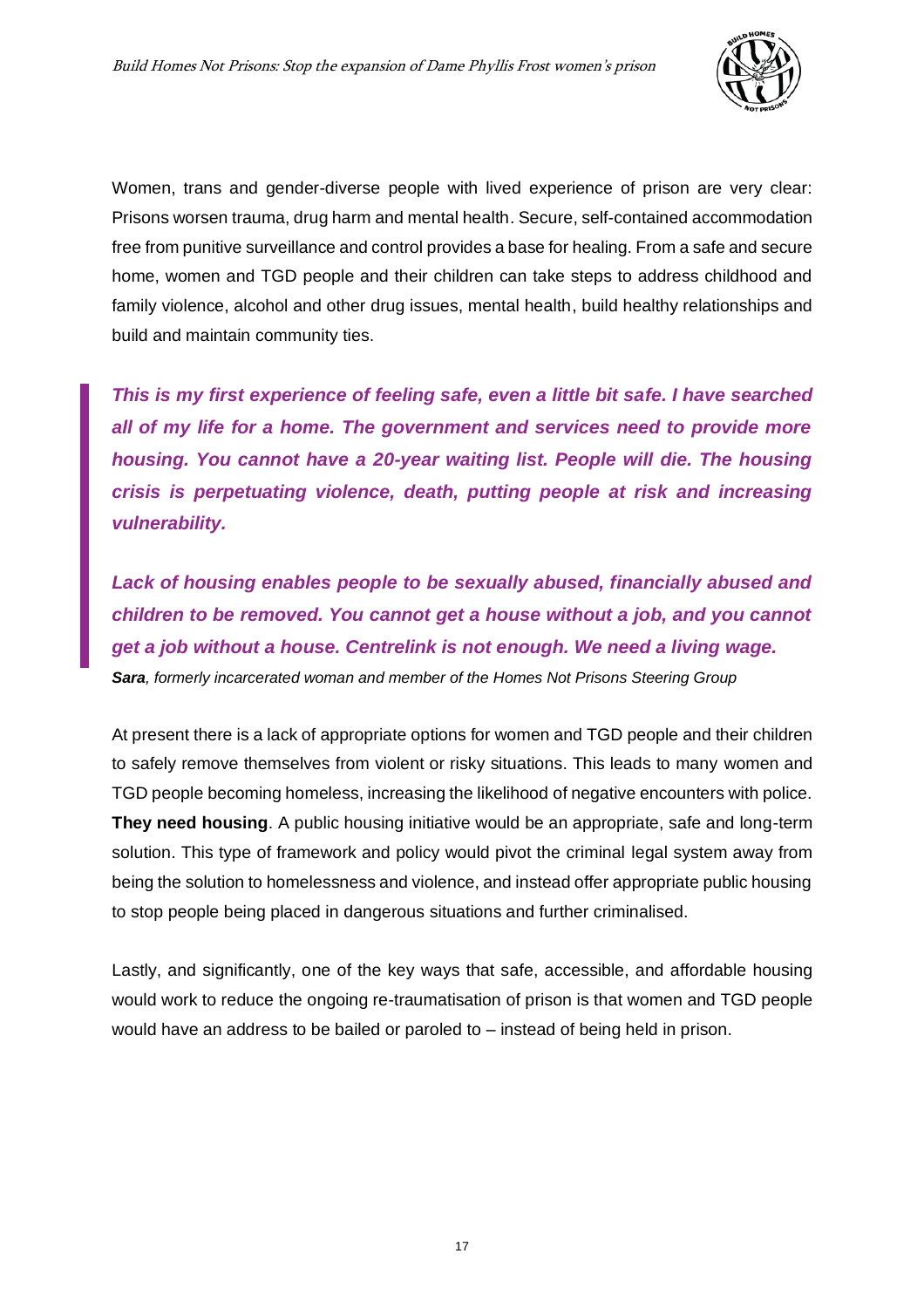

### <span id="page-18-0"></span>**End solitary confinement**

Solitary confinement is torture and should be banned, not expanded. Yet the proposed expansion of Dame Phyllis Frost women's prison includes two new 20-bed "management units" for segregation and solitary confinement (ICN, 2021).

Aboriginal and Torres Strait Islander women, women with cognitive impairment, mental illhealth, drug dependency, and transgender and gender diverse people are always overrepresented in solitary confinement.

The Royal Commission into Aboriginal Deaths in Custody found, 30 years ago, that it is "undesirable in the highest degree" for Aboriginal and Torres Strait Islander peoples to be placed in solitary confinement (Australian Human Rights Commission, 1996; Victorian Ombudsman, 2017). It is deeply concerning that the expansion of Dame Phyllis Frost women's prison involves building segregation units. As highlighted throughout this submission, prison compounds trauma, and solitary confinement compounds it even more.

Successive reports in Victoria have highlighted that seclusion, isolation and restraint are harmful and stand in sharp contradiction with principles of cultural safety (Armytage, Fels, Cockram & McSherry, 2021; Victorian Ombudsman, 2017).

The Royal Commission into Victoria's Mental Health System found that that the use of seclusion and restraint is a breach of human rights and constitutes cruel and degrading treatment under international human rights law. Considering this, the Royal Commission recommended that the Victorian Government act immediately to reduce the use of seclusion and restraint, with the aim to eliminate these practices within 10 years (Armytage, Fels, Cockram & McSherry, 2021).

### <span id="page-18-1"></span>**Solitary confinement cannot be "trauma informed"**

Corrections Victoria and the Victorian Government have said that the proposed new "management units" (more accurately described as segregation/solitary confinement units) at the Dame Phyllis Frost women's prison will be "therapeutic" and "trauma informed".

We have heard this before. In March 2019, the Premier announced the opening of the Rosewood Unit as part of a "Mental Health and Wellbeing precinct" for "women prisoners with complex needs…(including) intellectual disabilities, physical disabilities (and) acquired brain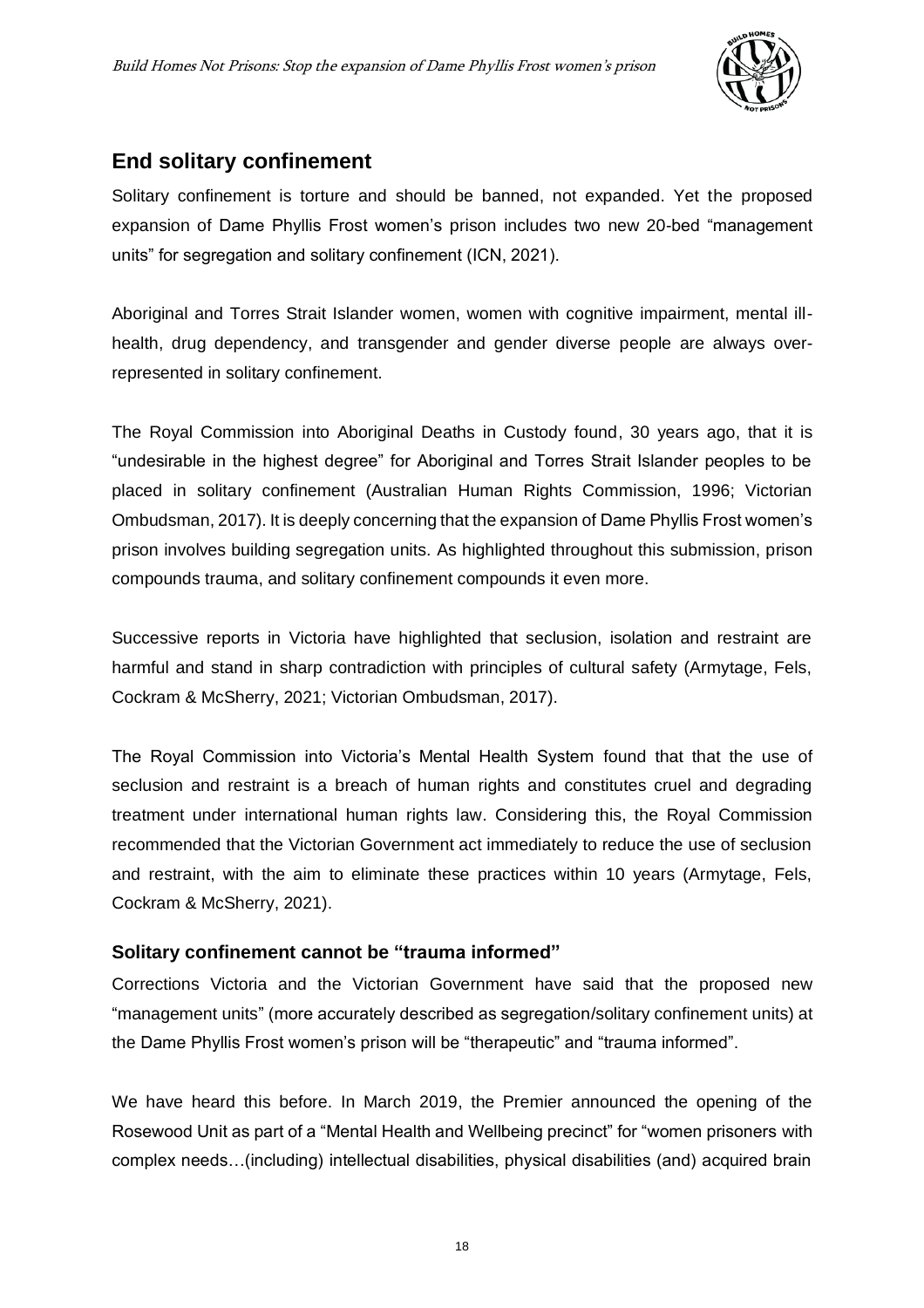

injuries..." at Dame Phyllis Frost women's prison. The unit included two "quiet rooms" for "therapeutic" solitary confinement (Premier of Victoria, 2019). The Homes Not Prisons coalition understands from people in the Dame Phyllis Frost women's prison that the two "quiet rooms" in the Rosewood Unit have proved unusable because women and TGD people held there cannot be heard from the outside.

*The new building based on therapeutic benefits will just be another multicoloured, underprepared unit with Corrections officers who have no training to deal with trauma, no qualifications to help or aid anyone.*

*Explaining day to day life in Dame Phyllis Frost women's prison can be best summed up by saying it is upside down and back to front… Hundreds of thousands of taxpayers' money spent on two "quiet rooms" equipped with hundreds of dollars of equipment, bean bags and technology never to be used because no-one thought about how, once a person is inside, they can call out for help…*

# *Will Corrections Victoria learn from Rosewood's mistakes or just make Rosewood 2.0?*

*Anonymous, currently incarcerated member of the Homes Not Prisons Steering Group*

The use of enforced isolation conflicts with recovery-oriented and trauma-informed practice. Incarcerated people's trauma is neglected and exacerbated at a systemic level. The impacts of solitary confinement are well documented and include panic attacks, chronic depression, paranoia and psychosis (Victorian Ombudsman, 2017). These are long-term effects of dehumanising treatment.

Construction of "management units" for solitary confinement should be halted immediately, and the Victorian Government must move away from fixation on punishment and restraint and turn towards ways of supporting people to remain connected with their communities.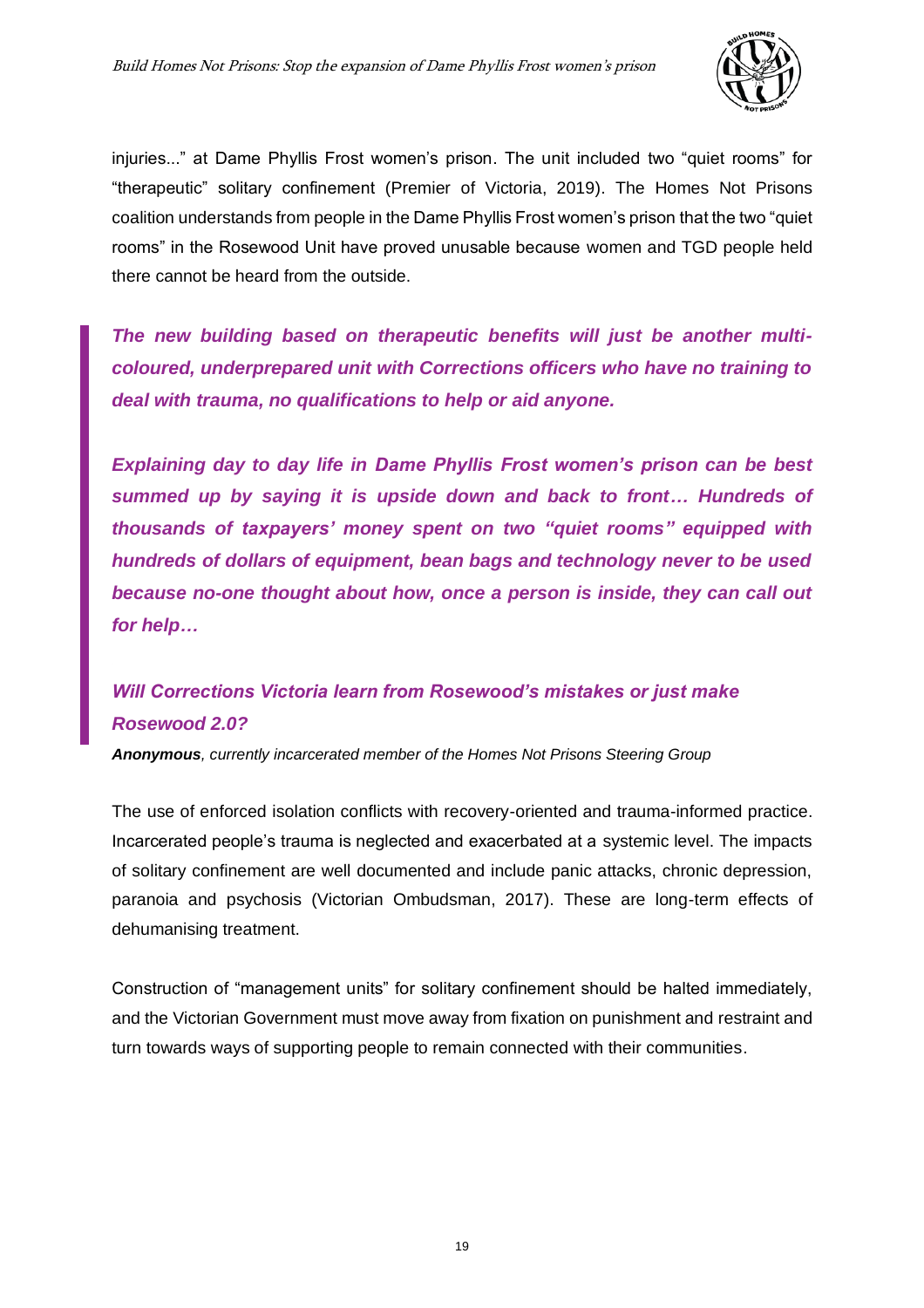

# <span id="page-20-0"></span>**Conclusion**

To address growing remand and prison populations, the Victorian Government must invest in appropriate and accessible public and Aboriginal Community Controlled housing that supports women and their families.

A lack of safe and accessible housing is a key driver of Victoria's spiralling prison and remand population. If there was a **Big Public Housing Build**, with a focus on providing "housing first" to women and TGD people who are criminalised or at risk of criminalisation, plans to expand the Dame Phyllis Frost women's prison would become redundant.

### **The Inquiry should therefore recommend that the Victorian Government:**

- 1. Stop the planned 106-bed expansion of the Dame Phyllis Frost women's prison; and
- 2. Re-allocate the \$188.9 million budgeted for expansion of the prison, to build and support 1,000 new public and Aboriginal community-controlled homes.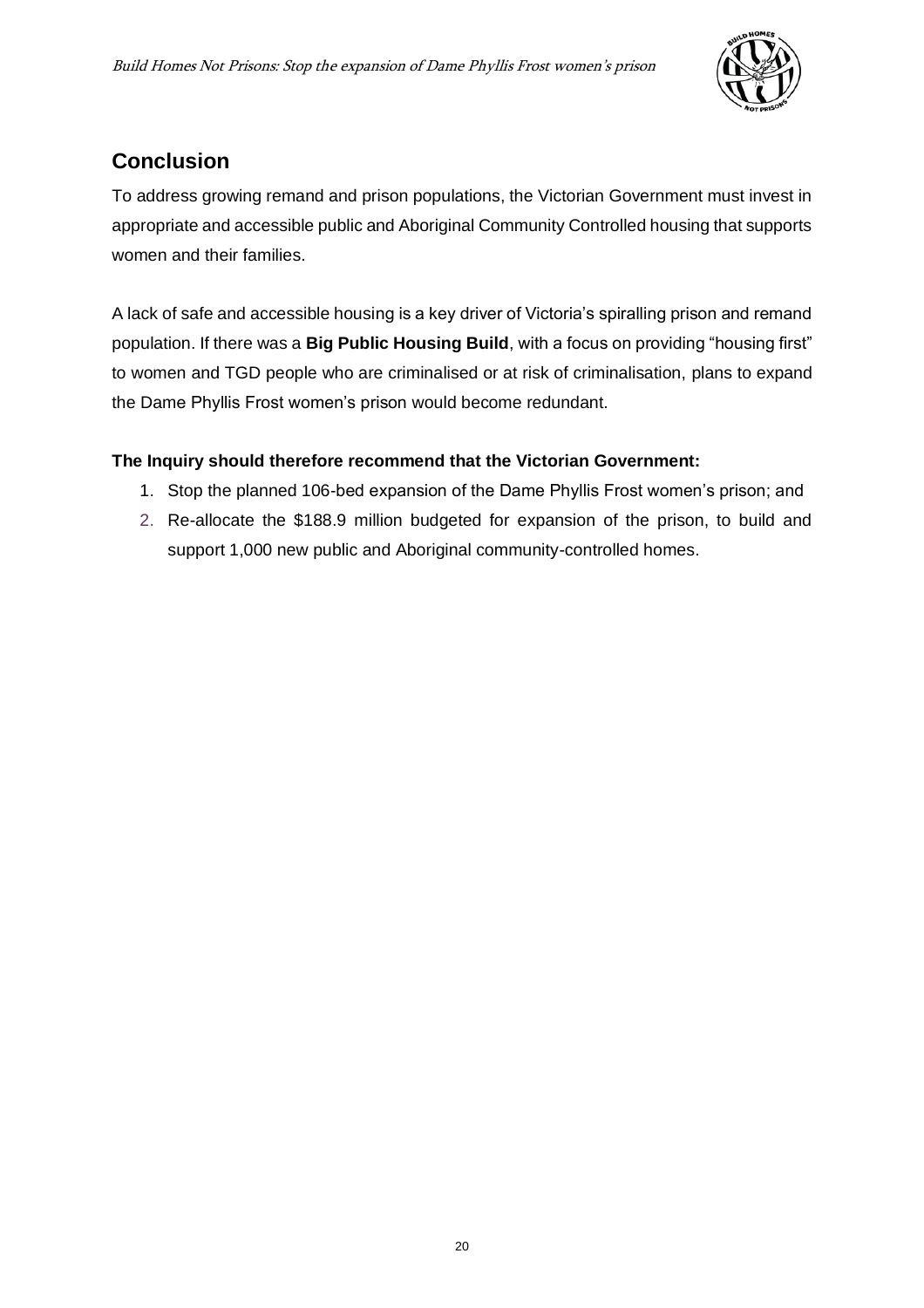

# <span id="page-21-0"></span>**Bibliography & Sources**

- 3CR Women on the Line. (2020, August 3). *Decarceration & housing justice, featuring Tabitha Lean and RAHU [radio broadcast].* Community Radio Network (CRN). Retrieved from: https://www.3cr.org.au/womenontheline/episode-202008030830/decarcerationand-housing-justice
- 3CR Women on the Line. (2020, September 14). S*tories from women inside prison [radio broadcast].* Community Radio Network (CRN). Retrieved from: https://www.3cr.org.au/womenontheline/episode-202009140830/stories-women-insideprison
- 3CR Done by Law. (2021, April 20). *Homes Not Prisons: Against the expansion of Dame Phyllis Frost prison [radio broadcast]*. Community Radio Network (CRN). Retrieved from: https://www.3cr.org.au/donebylaw/episode-202104201800/done-lawhomes-not-prisons-against-expansion-dame-phylis-frost-prison
- 3CR Thursday Breakfast. (2021, May 20). *Palestinian resistance, Migrant Workers and JobKeeper, Homes Not Prisons, Samira Farah: 13 Years, Safe Injecting Rooms and Peer Support [radio broadcast].* Community Radio Network. Retrieved from: https://docs.google.com/document/d/1U9kpI85PiT9btO-Xz-CJA8O54H4-hzvdhgH\_GL87\_E/edit
- Australian Bureau of Statistics [ABS]. (2020). *Prisoners in Australia.* ABS. Retrieved from: https://www.abs.gov.au/statistics/people/crime-and-justice/prisonersaustralia/latest-release
- Australia's National Research Organisation for Women's Safety. (2020). *Women's imprisonment and domestic, family, and sexual violence: Research synthesis (ANROWS Insights, 03/2020)*. Sydney: ANROWS.
- Armytage, P., Fels, A., Cockram, A. & McSherry, B. (2021). *Royal Commission into Victoria's Mental Health System.* Melbourne: Victorian Government Printer.
- Australian Human Rights Commission. (1996). I*ndigenous Deaths in Custody - Chapter 8: Custodial Conditions.* Retrieved from: https://humanrights.gov.au/our-work/indigenousdeaths-custody-chapter-8-custodial-conditions
- Corrections Victoria. (2017). *Strengthening Connections: Women's Policy for the Victorian Corrections System.* Melbourne: Corrections Victoria.
- Corrections Victoria. (2019). *Women in the Victorian Prison System.* Melbourne: Corrections Victoria.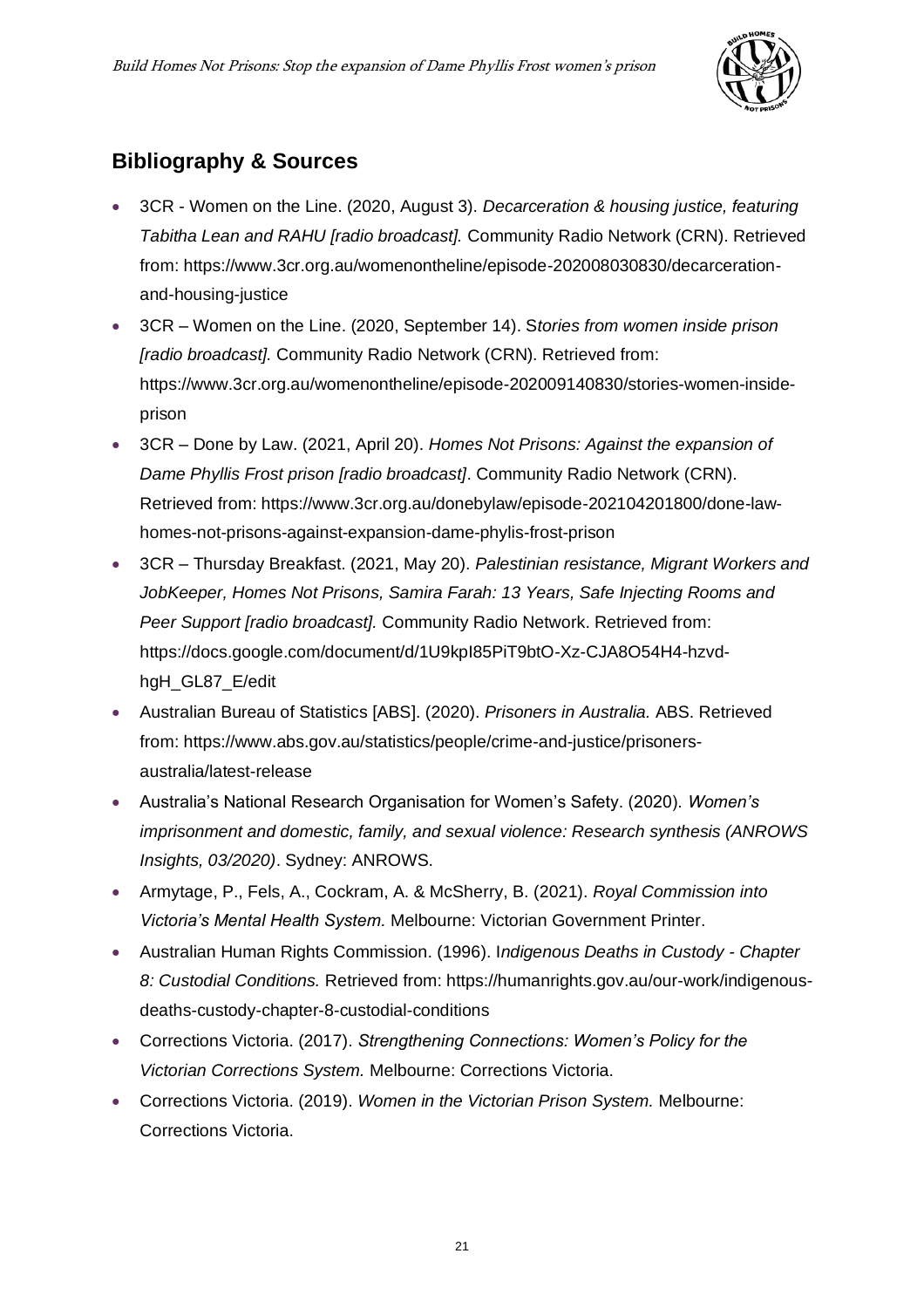

- Corrections Victoria. (2021a). *Monthly Prisoner and Offender Statistics 2020-21*. Retrieved from: https://www.corrections.vic.gov.au/monthly-prisoner-and-offenderstatistics
- Corrections Victoria. (2021b). *Monthly Time Series Prisoner & Offender Data.* Retrieved from: https://www.corrections.vic.gov.au/monthly-time-series-prisoner-and-offender-data
- Corston, J. (2007). *The Corston Report: A Review of Women with Particular Vulnerabilities in the Criminal Justice System.* London: Home Office. DOI: 10.1177/02645505070540030805
- Dodd, R., Rodrigues, N., Sequeira, T. & Watkins, L. (2020). *Housing First Principles for Australia.* Homelessness Australia: https://homelessnessaustralia.org.au/wpcontent/uploads/2021/05/Housing-First-Principles.pdf
- Gregoire, P. (2020). *A Death Sentence for Inmates: An Interview With Sisters Inside CEO Debbie Kilroy.* Sydney Criminal Lawyers: https://www.sydneycriminallawyers.com.au/blog/a-death-sentence-for-inmates-aninterview-with-sisters-inside-ceo-debbie-kilroy/
- Eriksson, A. (2016). *Punishing the Other: The Social Production of Immorality* Revisited. Routledge.
- Franich, G., Sandy, L., & Stone, U. (2020). 'It's not designed for women at all': Exploring Service Providers' Perspectives of Working in the Victorian Criminal Justice System. *Current Issues in Criminal Justice*, 33(2), 211-227. DOI: 10.1080/10345329.2020.1837713
- Harner, H., & Riley, S. (2013). The impact of incarceration on women's mental health: Responses from women in a maximum-security prison. *Qualitative Health Research*, 23(1), 26-42. DOI: 10.1177/1049732312461452
- Dodd, R., Rodrigues, N., Sequeira, T. & Watkins, L. (2020). *Housing First Principles for Australia.* Homelessness Australia: https://homelessnessaustralia.org.au/wpcontent/uploads/2021/05/Housing-First-Principles.pdf
- Goodmark, L. (2018). *Decriminalising domestic violence: a balanced policy approach to intimate partner violence.* University of California Press. Oakland, California.
- Homelessness Australia. (2021). *2021 Federal Budget Submission.* Retrieved from: https://homelessnessaustralia.org.au/our-advocacy/
- Homes Not Prisons. (2021). *Open Letter to the Victorian government: Don't expand Dame Phyllis Frost prison for women.* Retrieved from: https://homesnotprisons.com.au/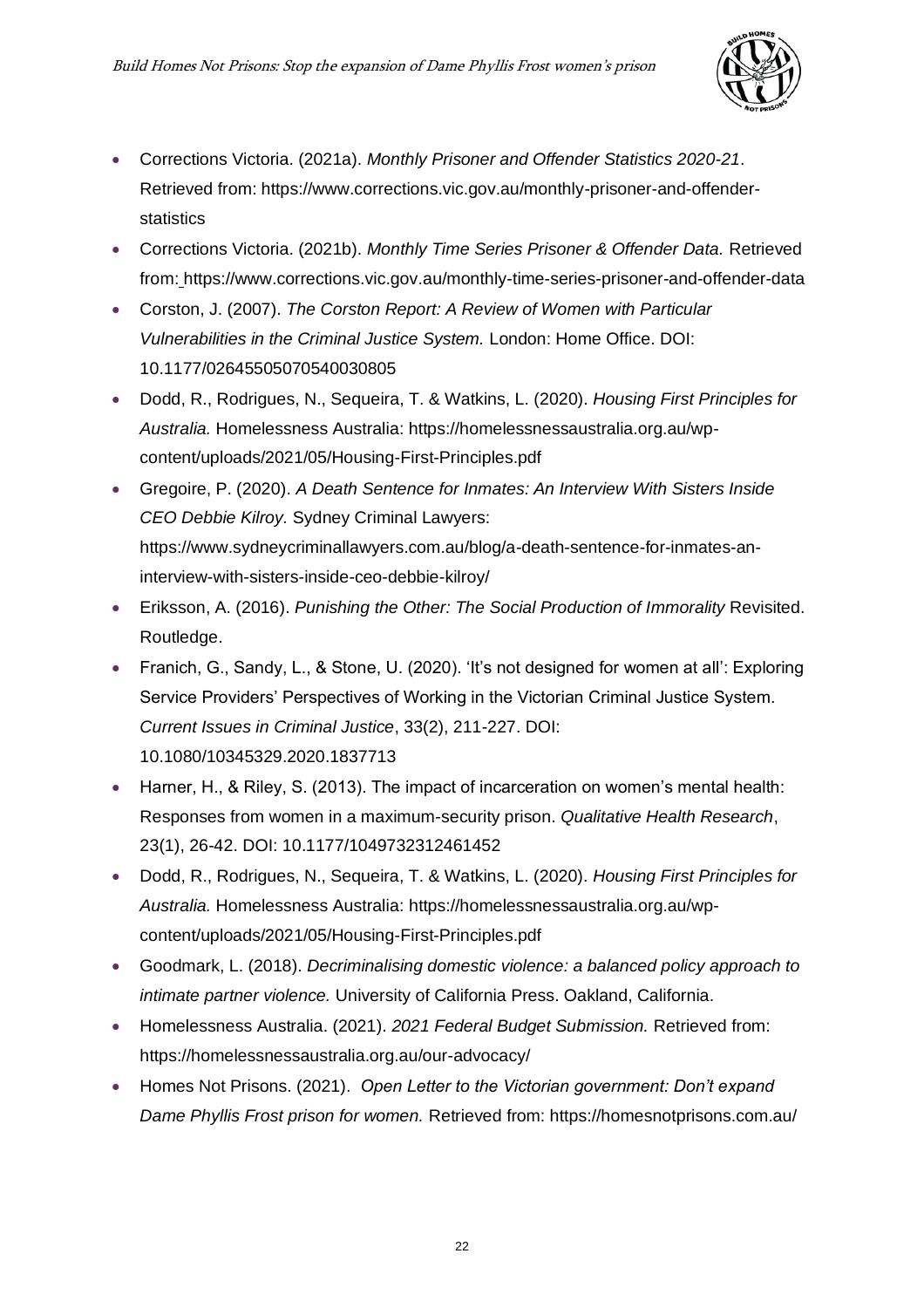

- Humphreys, C. & Gallant, D. (2019, February 12). *Vulnerable women trapped by changes to bail laws.* The Age: https://www.theage.com.au/national/victoria/vulnerablewomen-trapped-by-changes-to-bail-laws-20190212-p50x8v.html
- Industry Capability Network [ICN]. (2021). *Dame Phyllis Frost Centre 106 Bed & Supporting Infrastructure Expansion.* Retrieved from: https://icn.org.au/project/damephyllis-frost-centre-106-bed-supporting-infrastructure-expansion/
- Johns, D. (2019). Confronting the disabling effects of imprisonment: Toward prehabilitation. *Social Justice,* 45(1), 27-131. ISSN: 10431578
- Justice Connect. (2020). *Closing the Revolving Door Prison Project: 12 months of Stopping the Cycle Between Imprisonment and Homelessness.* Melbourne: Justice Connect. Retrieved from: https://justiceconnect.org.au/wpcontent/uploads/2020/04/Closing-The-Revolving-Door-Snapshot-Jan-2020.pdf
- Justice Policy Institute. (2007). *Public Safety Brief: Housing and Public Safety.*  Washington: Justice Policy Institute. Retrieved from: https://justicepolicy.org/wpcontent/uploads/justicepolicy/documents/07-11\_rep\_housingpublicsafety\_ac-ps.pdf
- Kelly, D., Porter, L. & Shaw, K. (2020, November 25). Budget's big social housing plan lacks public housing pillar. *The Age*: https://www.theage.com.au/politics/victoria/budgets-big-social-housing-plan-lacks-public-housing-pillar-20201125-p56hq9.html
- Kilroy, D. (2005). Sisters Inside: Speaking Out Against Criminal Injustice. In Sudbury, J. (Ed.). *Global Lockdown: Race, Gender, and the Prison-Industrial Complex.* New York: Routledge.
- Lawson, J., Pawson, H., Troy, L., van den Nouwelant, R. & Hamilton, C. (2018). *Social Housing as Infrastructure: an Investment Pathway. AHURI Final Report No. 306.*  Melbourne: Australian Housing and Urban Research Institute Limited. Retrieved from: https://www.ahuri.edu.au/research/final-reports/306, doi:10.18408/ahuri-5314301.
- McCauley, H., Campbell, R., Buchanan, N. T. & Moylan, C. A. (2019). Advancing theory, methods, and dissemination in sexual violence research to build a more equitable future: An intersectional, community-engaged approach. *Violence Against Women*, 25(16), 1906-1931. DOI: 10.1177/1077801219875823
- Millar, R., Vedelago, C. & Mills, T. (2021, May 15). New prisons or looser bail laws? Labors unpalatable choice. *The Age.* Retrieved from: https://www.theage.com.au/politics/victoria/new-prisons-or-looser-bail-laws-labor-sunpalatable-choice-20210513-p57rkf.html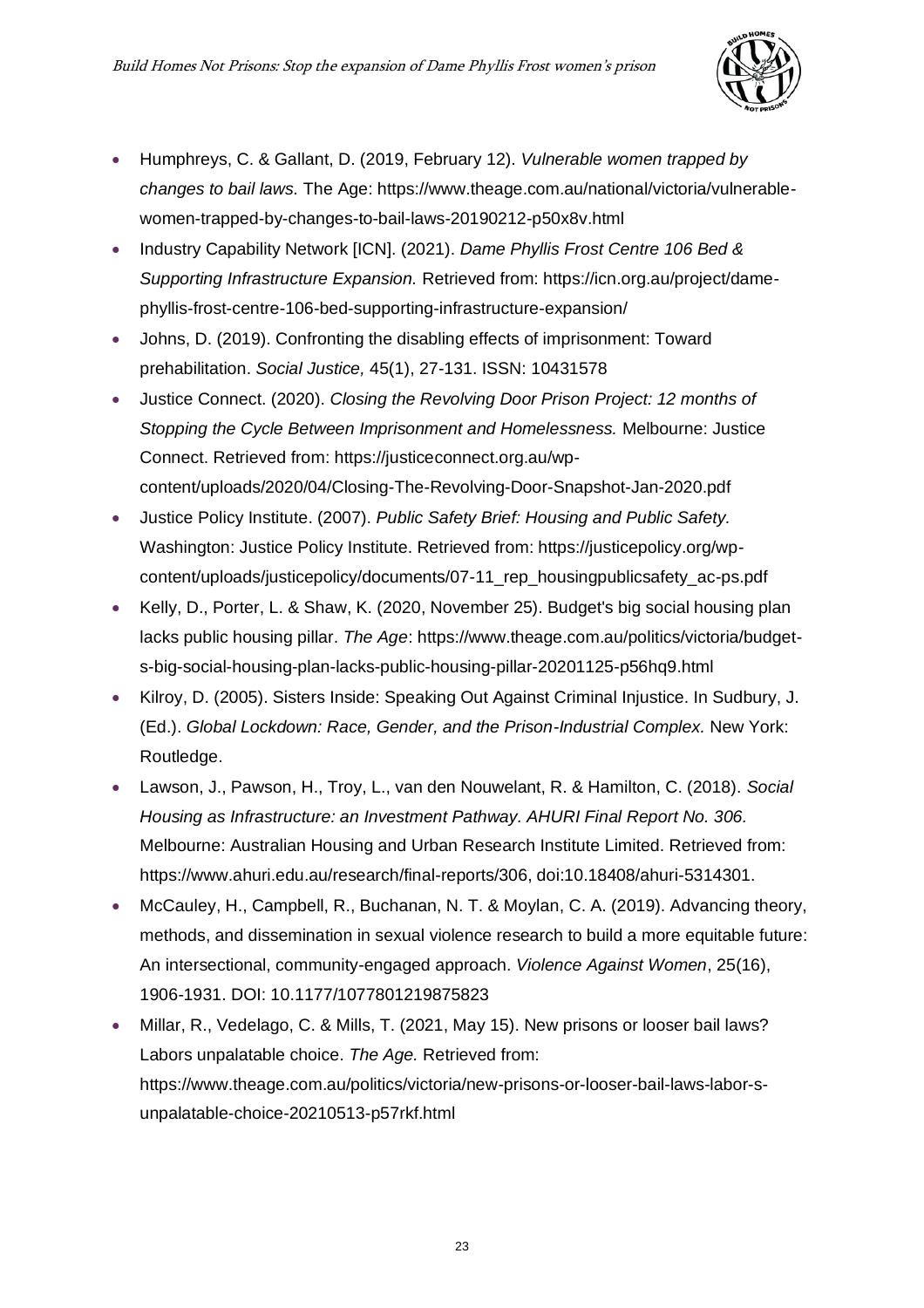

- Parliament of Victoria. (2018). *Victorian Crime Statistics by LGAs - Research Paper No.2.* Retrieved from: https://www.parliament.vic.gov.au/publications/researchpapers/send/36-research-papers/13871-victorian-crime-statistics-by-lgas
- Premier of Victoria. (2019. March 09). New Prison Unit Completes Health and Wellbeing Hub [Media Release]. Retrieved from: https://www.premier.vic.gov.au/new-prison-unitcompletes-health-and-wellbeing-hub/
- Productivity Commission. (2021). *Productivity Commission Report on Government Services 2021 - Part C, Section 8: Corrective Services.* Australian Government. Retrieved from: https://www.pc.gov.au/research/ongoing/report-on-governmentservices/2021/justice/corrective-services
- Russell, E. & Carlton, B. (2013). Pathways, race and gender-responsive reform: Through an Abolitionist Lens. *Theoretical Criminology*, 17(4), 474-492. DOI: 10.1177/1362480613497777
- Russell, E., Carlton, B., Tyson, D., Zhou, H., Pearce, M., & Faulkner, J. (2020). *A Constellation of Circumstances: The Drivers of Women's Increasing Rates of Remand in Victoria.* Melbourne: Fitzroy Legal Service and the La Trobe Centre for Health, Law & Society.
- Segrave, M., & Carlton, B. (2010). Women, trauma, criminalisation and imprisonment... Special issue - Beyond prison: Women, incarceration and justice. *Current Issues in Criminal Justice*, 22(2), 287–306. DOI: 10.1080/10345329.2010.12035887
- Snider, L. (2004). Female Punishment: From Patriarchy to Backlash? In Summer, C. (Ed.), *The Blackwell Companion to Criminology.* Oxford: Blackwell Publishing.
- State of Victoria. (2018). *Budget Paper No.3 – Victorian Budget 2018/19: Delivering for all Victorians.* Victoria: Department of Treasury and Finance. Retrieved from: https://www.dtf.vic.gov.au/sites/default/files/2018-05/2018-19%20State%20Budget%20- %20Service%20Delivery\_0.pdf
- State of Victoria. (2019). *Budget Paper No.3 – Victorian Budget 2019/20: Getting Things Done.* Victoria: Department of Treasury and Finance. Retrieved from: https://s3-apsoutheast-2.amazonaws.com/budgetfiles202021.budget.vic.gov.au/2020- 21+State+Budget+-+Service+Delivery.pdf
- State of Victoria. (2020). *Budget Paper No.3 – Victorian Budget 2020/21: Putting People First.* Victoria: Department of Treasury and Finance. Retrieved from: https://s3-apsoutheast-2.amazonaws.com/budgetfiles201920.budget.vic.gov.au/2019- 20+State+Budget+-+Service+Delivery.pdf